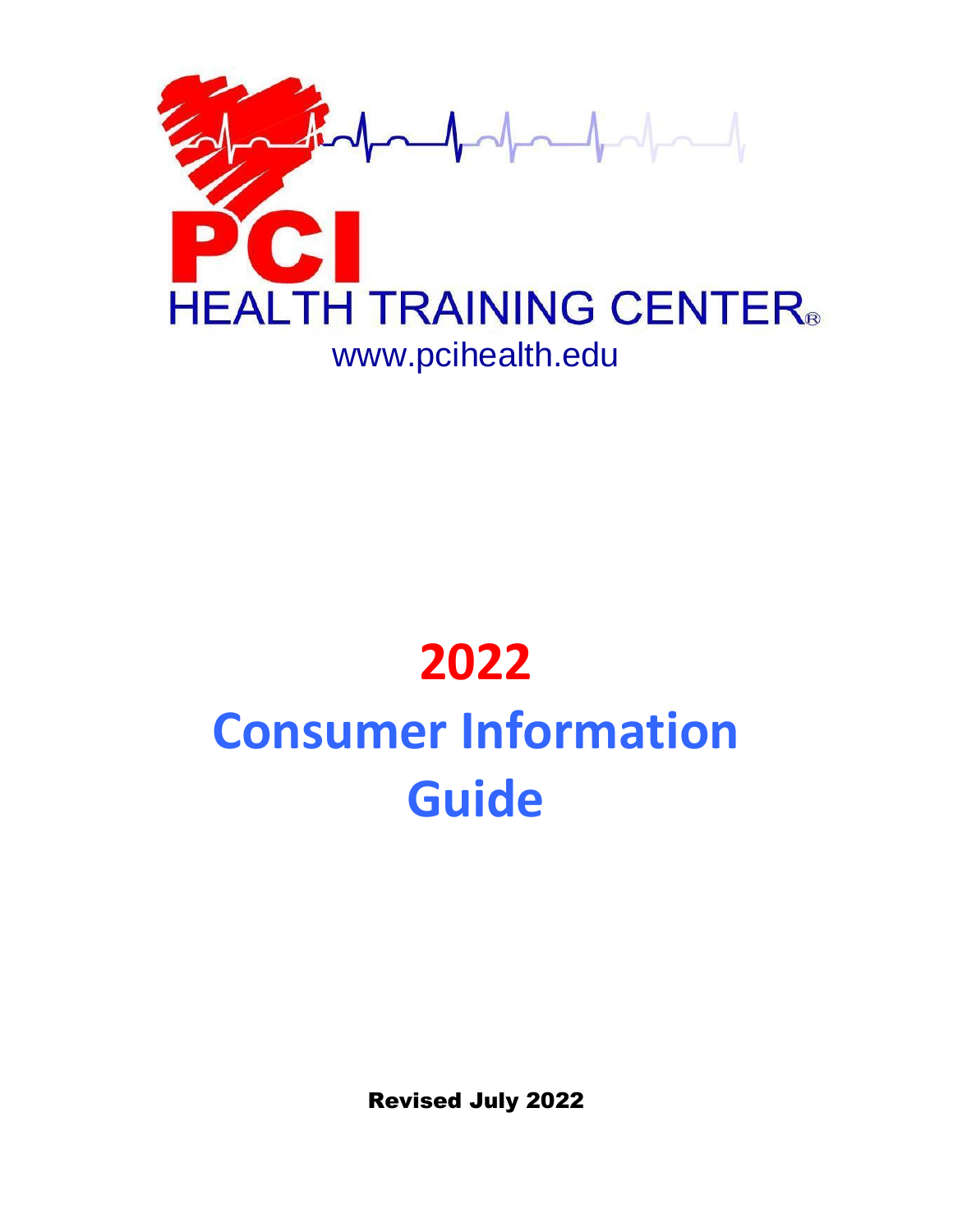# PCIHEALTH TRAINING CENTER | Dallas Campus | Richardson Campus **CONSUMER INFORMATION GUIDE 2022**

# **Table of Contents**

| EMERGENCY MANAGEMENT PLANNING - EMERGENCY RESPONSE SYSTEM  6 |  |
|--------------------------------------------------------------|--|
|                                                              |  |
|                                                              |  |
|                                                              |  |
|                                                              |  |
|                                                              |  |
|                                                              |  |
|                                                              |  |
|                                                              |  |
|                                                              |  |
|                                                              |  |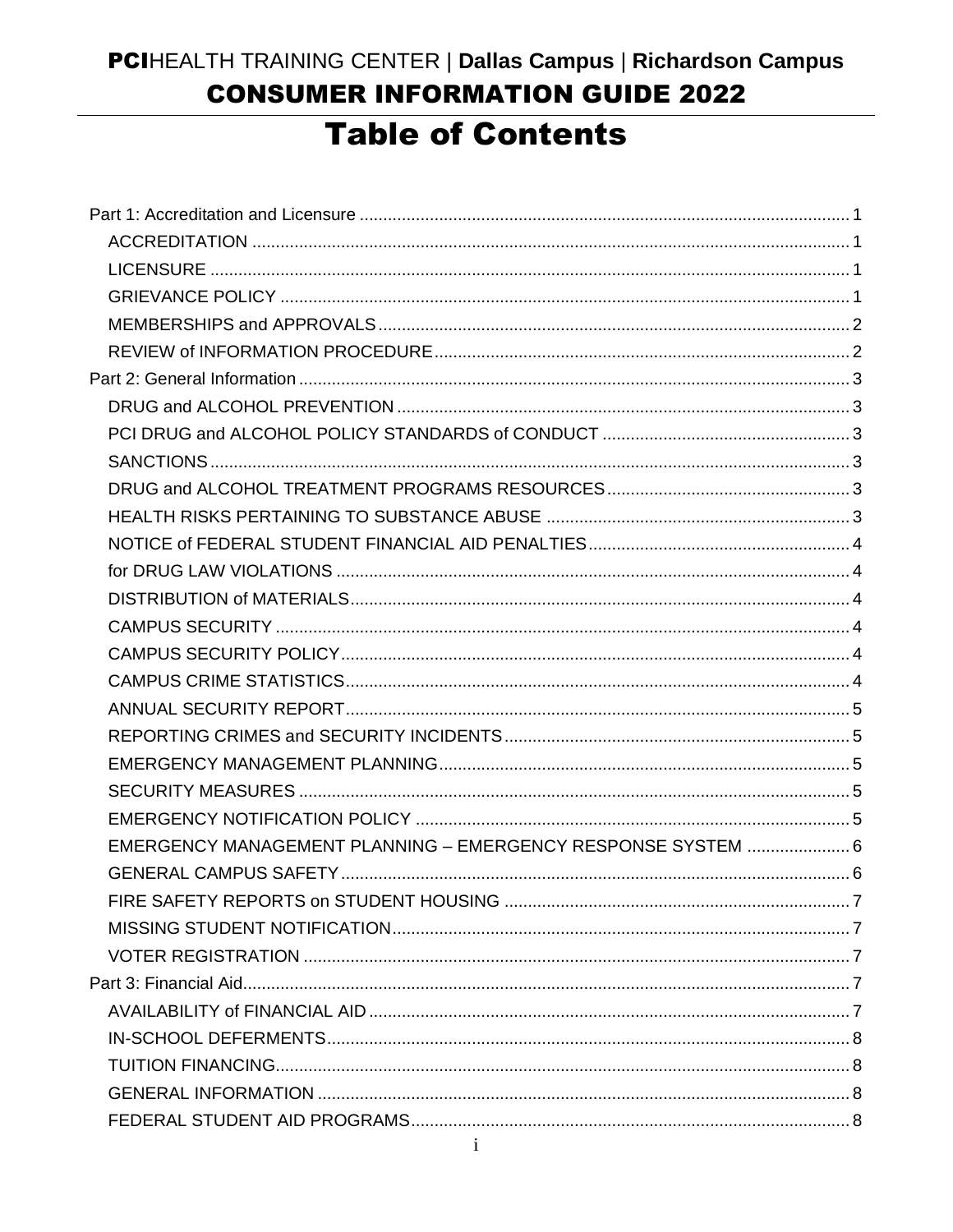| REFUND POLICY for STUDENTS CALLED to ACTIVE MILITARY SERVICE  13                 |  |
|----------------------------------------------------------------------------------|--|
|                                                                                  |  |
|                                                                                  |  |
|                                                                                  |  |
|                                                                                  |  |
|                                                                                  |  |
|                                                                                  |  |
|                                                                                  |  |
|                                                                                  |  |
|                                                                                  |  |
|                                                                                  |  |
|                                                                                  |  |
|                                                                                  |  |
| MEDICAL ASSISTANT (HYBRID & ON-GROUND) PROGRAM OBJECTIVE 16                      |  |
|                                                                                  |  |
| DENTAL ASSISTANT OBJECTIVE *(Program available only at the Richardson Campus) 16 |  |
|                                                                                  |  |
|                                                                                  |  |
|                                                                                  |  |
|                                                                                  |  |
|                                                                                  |  |
|                                                                                  |  |
|                                                                                  |  |
|                                                                                  |  |
|                                                                                  |  |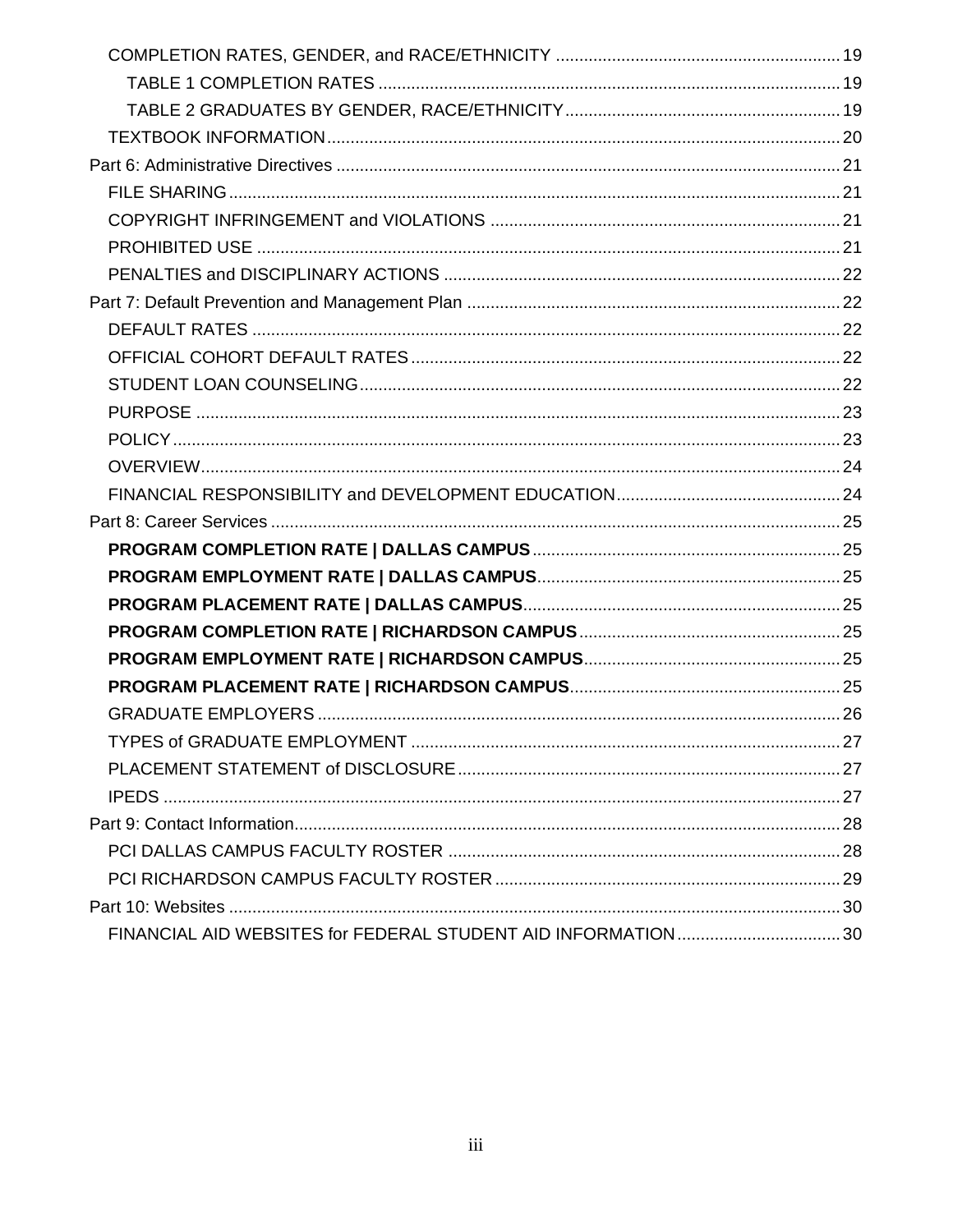# Part 1: Accreditation and Licensure

#### <span id="page-4-1"></span><span id="page-4-0"></span>**ACCREDITATION**

PCI Health Training Center is accredited by the Accrediting Commission of Career Schools and Colleges – **ACCSC**.

> Accrediting Commission of Career Colleges and Schools 2101 Wilson Boulevard ∙ Suite 302 Arlington, VA 22201 (703) 247-4212

#### <span id="page-4-2"></span>LICENSURE

PCI Health Training Center is approved and regulated by the Texas Workforce Commission – **TWC** Career Schools and Colleges Section.

Additionally, the Texas Veterans Commission – **TVC** has approved the Medical Assistant, Medical Office Assistant and Dental Assistant programs for Veterans Training. *PCI School Catalog* 

PCI Health Training Center is approved to participate in the Federal Title IV Student Financial Assistance programs as a Proprietary Institution of Higher Education by the U. S. Department of Education. *PCI School Catalog: Approvals, Accreditation and Memberships*

# <span id="page-4-3"></span>GRIEVANCE POLICY

The school has a Grievance Committee comprised of the School Director, the Director of Operations, and the Director of Compliance. Students submitting a grievance are required to do so in writing and must be signed. The Grievance Committee will respond in writing within a reasonable time (generally 48 hours). Students not desiring to make a formal grievance may have problems solved through the Student Services described in the Official PCI School Catalog. The policies and procedures established and published in the Official PCI School Catalog and any interpretations of the policies and procedures made by the school administration are not subject to a grievance review unless those policies and procedures are not being followed by the School. The TWC-assigned school number for PCI Health Training Center is:

S0320 for the Dallas Campus | S2448 for the Richardson Campus

Students who feel grievances have not been resolved may refer their grievance to:

Texas Workforce Commission Career Schools and Colleges ∙ Room 226T 101 East 15<sup>th</sup> Street Austin, Texas 78778-0001 [www.texasworkforce.org/careerschools](http://www.texasworkforce.org/careerschools) (512) 936-3100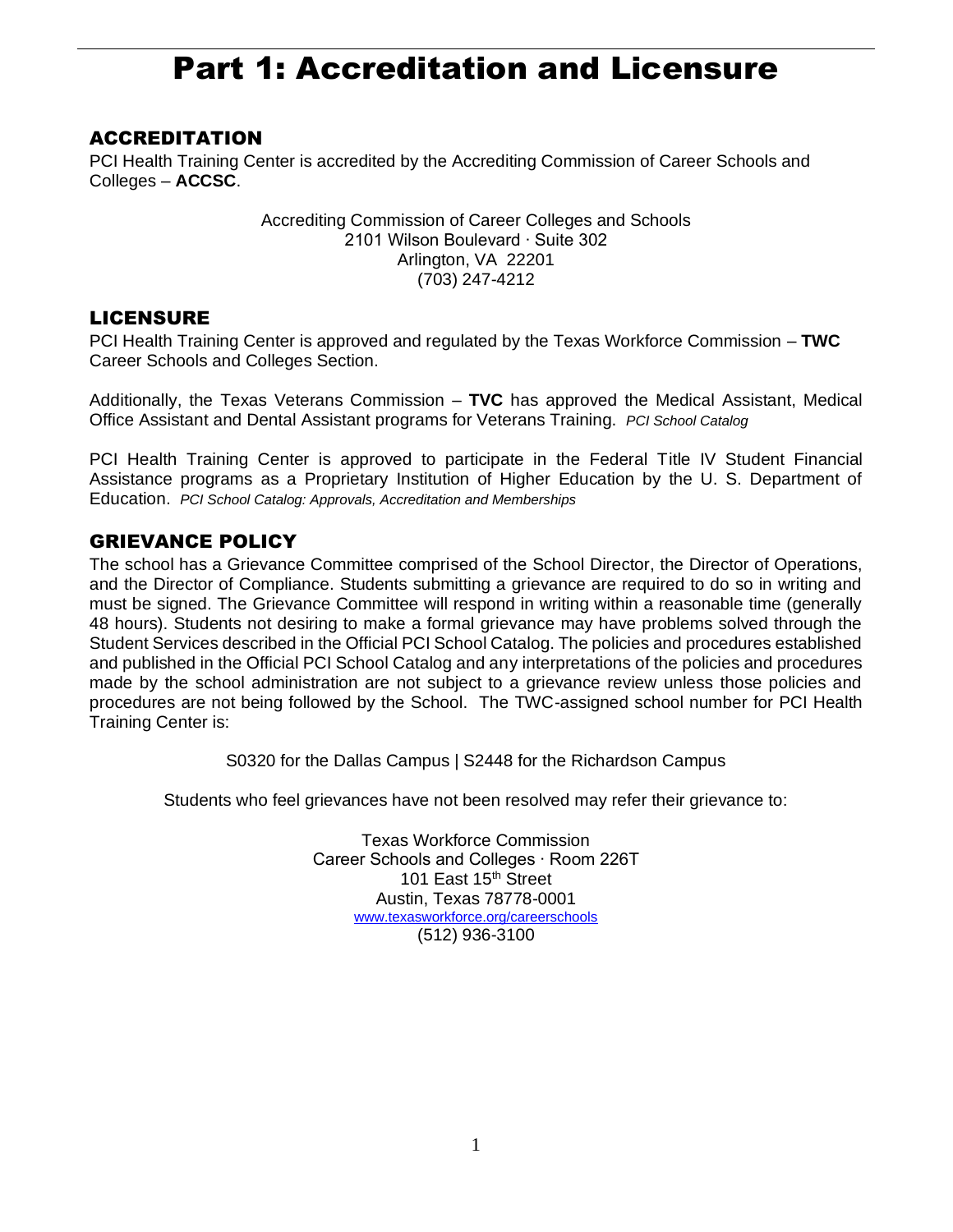Schools accredited by the Accrediting Commission for Career Schools and Colleges must have a procedure and operational plan for handling student complaints. If a student does not feel that the School has adequately addressed a complaint or concern, the student may consider contacting the Accrediting Commission. All complaints considered by the Commission must be in written form, with permission from the complainant(s) for the Commission to forward a copy of the complaint to the school for a response. The complainant(s) will be kept informed as to the status of the complaint as well as the final resolution by the Commission. Please direct all inquiries to:

> Accrediting Commission of Career Schools and Colleges 2101 Wilson Boulevard ∙ Suite 302 Arlington, Virginia 22201 (703) 247-4212

A copy of the Commission's Complaint Form is available on the Commission's Website at [www.accsc.org](http://www.accsc.org/) or at the school and may be obtained by contacting the School Director. *PCI School Catalog: Grievance Procedure*

#### <span id="page-5-0"></span>MEMBERSHIPS and APPROVALS

PCI Health Training Center is a member of the following organizations:

- Career Colleges and Schools of Texas **CCST**
- Career Education Colleges and Universities CECU

PCI Health Training Center is also approved as a National Certified Proctor Site for the National Center for Competency Testing – **NCCT**. *PCI School Catalog*

#### <span id="page-5-1"></span>REVIEW of INFORMATION PROCEDURE

Information regarding PCI Health Training Center may be found by the following:

- Official PCI Health Training Center School Catalog
- Accessing the Internet at [www.pcihealth.edu](http://www.pcihealth.edu/)
- Certificate display in the Main Lobby of PCI
- <https://nces.ed.gov/collegenavigator/?id=369783>

Prospective students, employees, and current students of PCI Health Training Center may obtain copies of any requested information upon written request. This information may be found in the enrolled student *Official PCI Health Training Center School Catalog*. Prospective students may request this information from any admissions representative at PCI Health Training Center.

Enrolled students of PCI Health Training Center are immediately entitled to receive any and all information as provided to them in the *Official PCI Health Training Center School Catalog.*

Accreditation, Licensure, Membership and Approval Certificates are displayed and may be viewed in the Main Lobby of PCI. Access to this information may be viewed also by logging on to the school's official website at [www.pcihealth.edu.](http://www.pcihealth.edu/)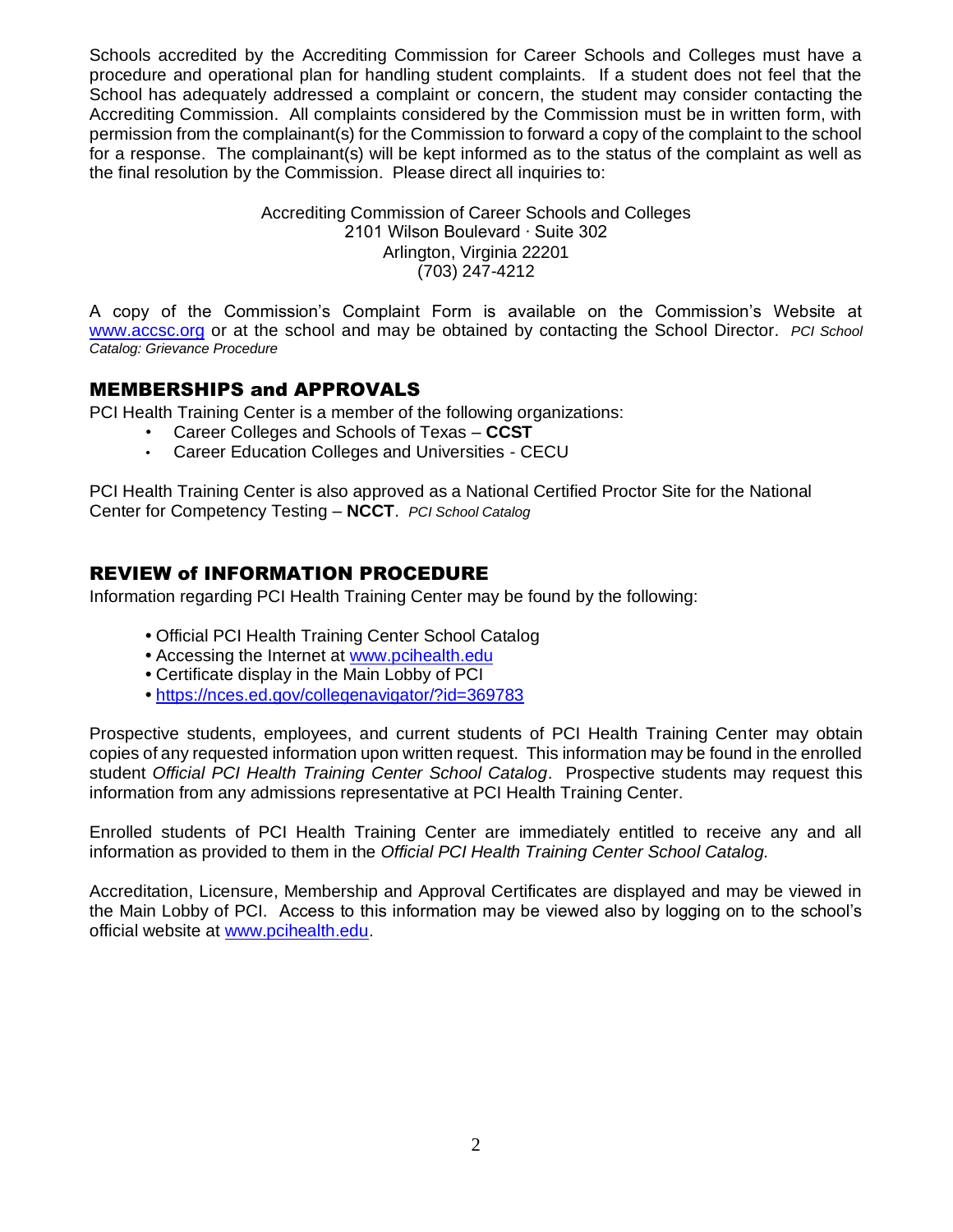# Part 2: General Information

# <span id="page-6-1"></span><span id="page-6-0"></span>DRUG and ALCOHOL PREVENTION

PCI Health Training Center complies with the Federal Drug Free Schools and Communities Act Amendment of 1989 and the Drug Free Work Place Act of 1988.

#### <span id="page-6-2"></span>PCI DRUG and ALCOHOL POLICY STANDARDS of CONDUCT

The policy is defined by the following:

- The illegal possession or use of alcohol, drugs, or chemicals on any property under the control of PCI Health Training Center is expressly prohibited.
- Alcoholic beverages on the PCI Campus are forbidden with exception only to permissible and
- prior written approval, by the school president, for a special event.
- These standards of conduct apply to all students and staff members of PCI Health Training Center.
- Should any complaint or suspicion arise pertaining to a student or staff member regarding possible violation of policy, the individual may be required to submit to immediate advising and/or drug testing. Any violation of policy is subject to disciplinary actions.  *PCI School Catalog: Personal Conduct; PCI Employee Handbook*

All members of the PCI community should, at all times, be cognizant of and compliant with State and Local Laws.

The possession and consumption of alcoholic beverages in public places or common areas on campus is prohibited. The definition of public places or common areas includes, but is not limited to, any outdoor area, parking lot, vehicle, stairway, lawn, or sidewalk which is part of PCI property. PCI prohibits the possession and consumption of alcoholic beverages on campus without previous written consent by the school president. *PCI Campus Crime Reporting Handbook*

# <span id="page-6-3"></span>SANCTIONS

In addition to the imposition of disciplinary sanctions under PCI Health Training Center policies and/or procedures, including the suspension or separation from PCI for such acts, students and staff members may face prosecution under Federal or State Law. *PCI School Catalog Personal Conduct; PCI Employee Handbook; PCI Health Training Center Student Drug Free School Policy Handout; PCI Campus Crime Reporting Handbook, Annual Campus Security Report; www.tabc.state.tx.us.*

#### <span id="page-6-4"></span>DRUG and ALCOHOL TREATMENT PROGRAMS RESOURCES

PCI Health Training Center provides information regarding drug and alcohol counseling, treatment, and rehabilitation programs for both students and staff members. *PCI Health Training Center Student Drug Free School Policy handout; PCI Campus Crime Reporting Handbook, Annual Campus Security Report*

#### <span id="page-6-5"></span>HEALTH RISKS PERTAINING TO SUBSTANCE ABUSE

Numerous health related issues are associated with the illicit use of drugs and alcohol. Among them are sleep disturbance, psychiatric problems, organ failure or disease, immunodeficiency, nutritional syndromes, and diabetes. *PCI Health Training Center Student Drug Free School Policy handout; PCI Campus Crime Reporting Handbook, Annual Campus Security Report*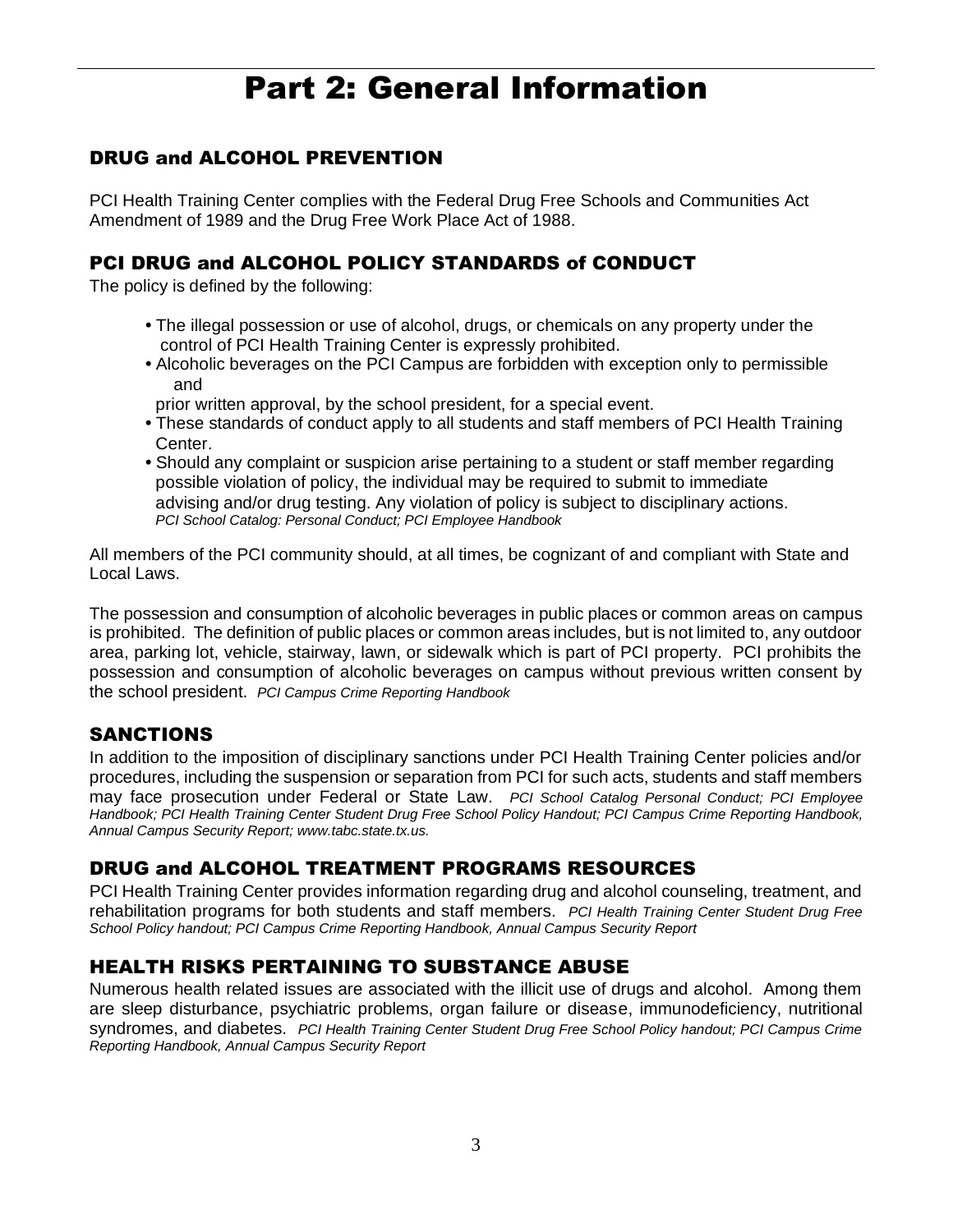# <span id="page-7-0"></span>NOTICE of FEDERAL STUDENT FINANCIAL AID PENALTIES

# <span id="page-7-1"></span>for DRUG LAW VIOLATIONS

Students who have been convicted of possession and/or sale of illegal substances while they were receiving Federal Student Aid must disclose this information when completing their Free Application for Federal Student Aid – **FAFSA** and may be prohibited from, or limited in, receiving Federal Student Aid. *HEA Sec. 484(r)(1); (20 U.S.C. 109(r)(1)*

# <span id="page-7-2"></span>DISTRIBUTION of MATERIALS

Each enrolled student and employee of PCI Health Training Center is issued a copy of this information. PCI will also provide a paper copy of this information upon request. Additionally, copies of this information are duplicated and may be found available at any time in the following campus locations:

- Student Lounge
- Staff Lounge

The distribution of materials is comprised of the following: *PCI School Catalog: Personal Conduct; PCI Employee Handbook; PCI Health Training Center Student Drug Free School Policy handout; PCI Campus Crime Reporting Handbook, and the Annual Campus Security Report.*

# <span id="page-7-3"></span>CAMPUS SECURITY

PCI Health Training Center strictly maintains and enforces the safety and security of the campus population. PCI complies with safety and security guidelines as requested and suggested by the Crime Awareness and Security Act of 1990; the U.S Department of Education; State and Local Laws and local law enforcement agencies; and various publications. *Department of Education "The Handbook for Campus Crime Reporting; SOC – Security on Campus Clery Act Training Reference Guide Copyright © 2009 Security on Campus, Inc.*

PCI Health Training Center utilizes an outside agency for security officers at both Dallas and Richardson campuses.

Security information is published and made available to the campus population via campus publications. *PCI School Catalog: Personal Conduct and Insert 6; PCI Campus Crime Prevention handout; PCI Campus Crime Reporting Handbook.*

# <span id="page-7-4"></span>CAMPUS SECURITY POLICY

PCI Health Training Center strictly forbids the possession of firearms or other weapons on school property or during school field trips. Additionally, PCI has a zero-tolerance policy regarding immoral conduct and enforces campus safety and security regulations pertaining to verbal, sexual, and physical harassment of a fellow student or staff member as well as threat of physical violence against a fellow student or staff member. *PCI School Catalog: Personal Conduct; PCI Employee Handbook; PCI Campus Crime Reporting Handbook*

# <span id="page-7-5"></span>CAMPUS CRIME STATISTICS

PCI Health Training Center makes available and publishes its crime statistics. This information is updated and published annually. Additionally, copies of this information are duplicated and may be found available at any time in the following campus locations:

- Student Lounge
- Staff Lounge

The distribution of materials is comprised of the following: *PCI School Catalog, Insert; PCI Campus Crime Reporting Handbook*

PCI maintains a crime report log for its specific areas. For the Dallas campus, the DPD website is accessed on a daily basis and reports are printed and evaluated for any criminal occurrences within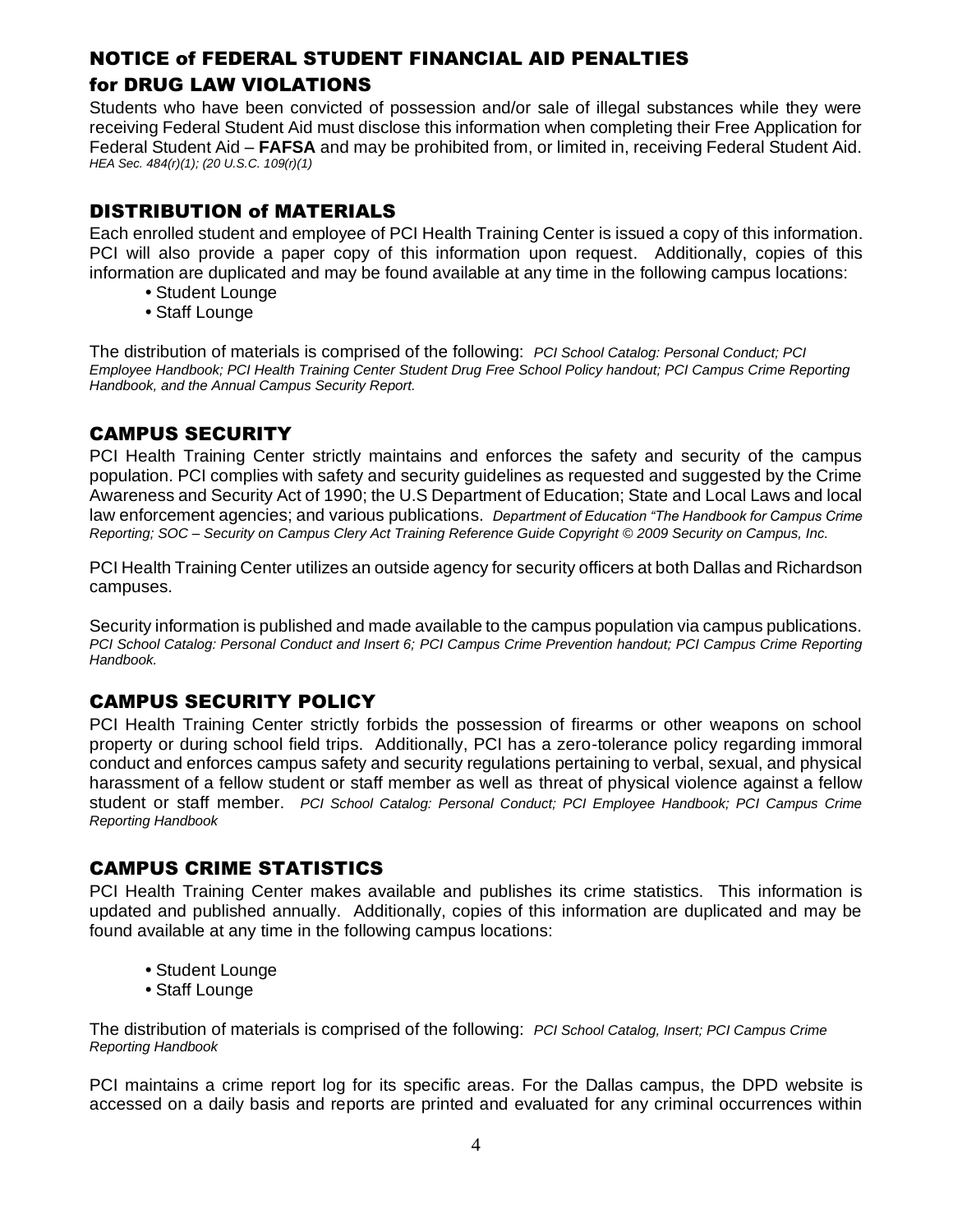Beat 512. For the Richardson campus, Crime Reports are received from the RPD on a weekly basis. Reports are kept in the Crime Reports Manual. *PCI Campus Crime Reporting Handbook, and the Annual Campus Security Report;*

#### <span id="page-8-0"></span>ANNUAL SECURITY REPORT

Each year, by October 1, PCI Health Training Center publishes and makes available its annual security report to all enrolled students and staff members. Additionally, copies of this information are duplicated and may be found available at any time in the following campus locations:

- Student Lounge
- Staff Lounge

Information included in the security report includes any on-campus arrests for liquor law, drug abuse, or weapons violations. Also included in the report are occurrences of crimes such as: hate crimes, arson, motor vehicle theft, burglary, aggravated assault, robbery, non-forcible sex offenses, forcible sex offenses (rape), negligent manslaughter, murder, and non-negligent manslaughter, domestic violence, dating violence, sexual assault and stalking.

The distribution of materials is comprised of the following: *PCI School Catalog, Insert; PCI Campus Crime Reporting Handbook*

#### <span id="page-8-1"></span>REPORTING CRIMES and SECURITY INCIDENTS

School Officials work cohesively in securing the campus and its population, educating the campus population via instruction and distributing published materials.

PCI has established its Reporting Enforcement Authority Personnel and is comprised of the PCI Security Department and Department Directors and Faculty. Any enrolled student of PCI or staff member may find assistance through any of these department staff members and are instructed to immediately report any criminal activity or other emergencies occurring on the PCI Campus; individuals are also required to complete a PCI Campus Security Incident Report – **CSI.** All reports are filed in the PCI Campus Security Manual. *PCI Campus Crime Prevention Handout; PCI Campus Crime Reporting Handbook, Annual Campus security Report*

**CSI**, forms have been placed in the Staff Lounge for easy access for staff and faculty for the purpose of reporting any type of security incident. Any staff member may assist any enrolled student with these reports as needed. CSI forms are also published in the Campus Crime Reporting Handbook. *PCI Campus Crime Reporting Handbook, Annual Campus Security Report*

# <span id="page-8-2"></span>EMERGENCY MANAGEMENT PLANNING

#### <span id="page-8-3"></span>SECURITY MEASURES

In addition to security staffing, both PCI campuses have the following supplemental security tools in effect: \*electronic identification badge access; \*\*silent alarm; external security cameras; internal security cameras; video monitors for viewing, storing, and saving information; recording units; Emergency Response System – **ERS** All-Page loudspeakers; ERS portable handheld radios. \*Richardson Campus only. \*\*Dallas Campus only

Additionally, it is a campus requirement that all individuals including enrolled students, staff members, and visitors be identified by the use of identification badges. Enrolled students are issued student photo ID badges upon their first day of class instruction. Staff members are issued photo ID badges upon their first day of employment. Visitors to the campus are issued visitor badges at reception.

#### <span id="page-8-4"></span>EMERGENCY NOTIFICATION POLICY

In any type of campus emergency or campus crime, PCI will, without hesitation, follow the required procedures for notifying the community of the emergency. In addition, PCI will utilize the practice of a Timely Warning and communicate the threat, hazard, or crime to the campus community via electronic notification and the larger civilian community as set forth by the Standards of The Clery Act.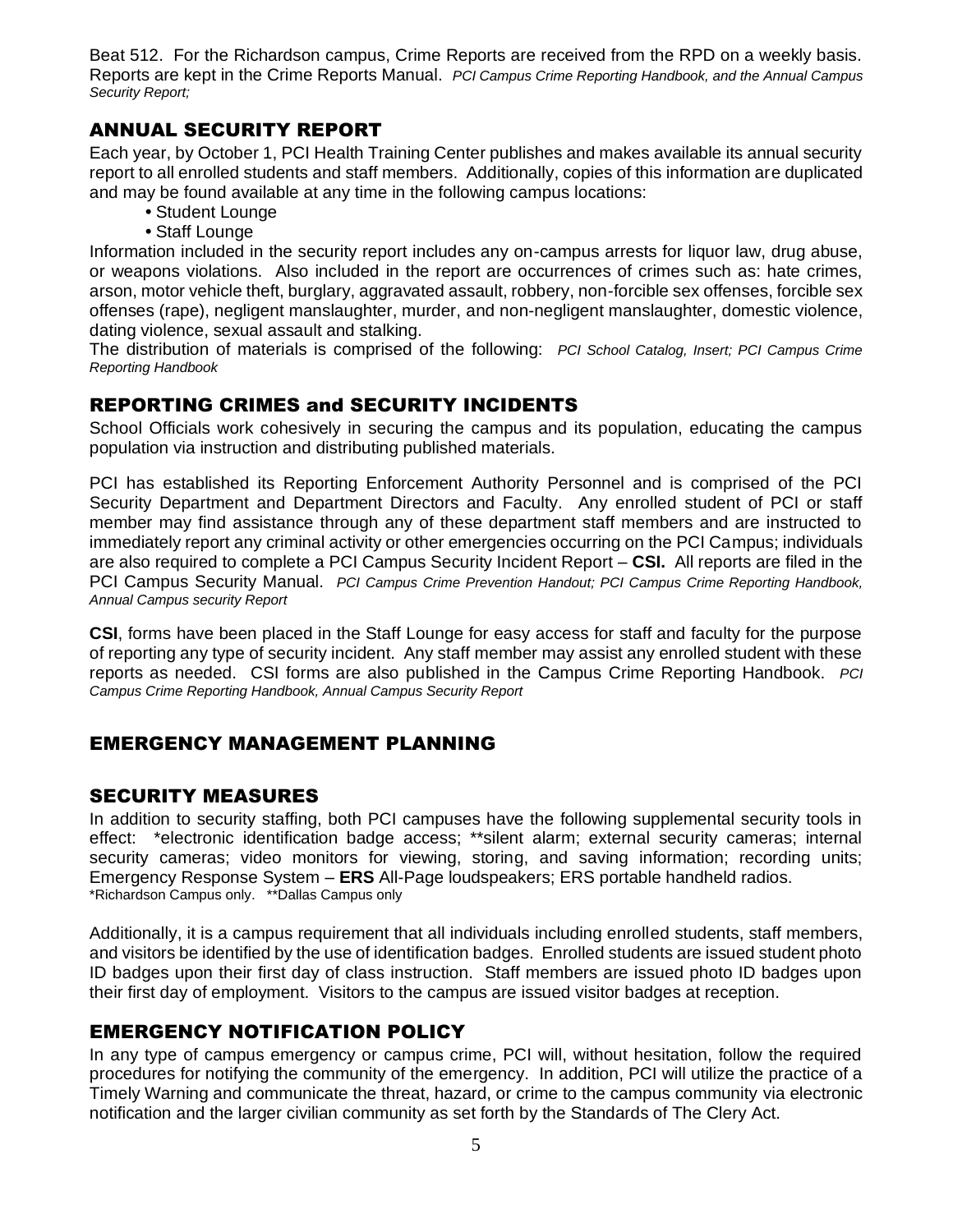Depending on the type of emergency, PCI staff members have been trained on the procedure for activating the ERS:

- **1. Determine type of emergency using the ERS Campus Emergency Code System**
- **2. Activate the ERS All-Page System via the nearest telephone: #, 0**
- **3. Simultaneously utilize the ERS portable handheld radios for voice communication**
- **4. Follow evacuation or safe-zone procedures**

911 will be activated if the situation cannot be contained within the campus environment and if emergency response teams are needed to assist. In the event of inclement weather which may result in a delayed opening or campus closure, students and staff will receive electronic notification and are advised to tune into NBC Channel 5 for information and updates.

#### <span id="page-9-0"></span>EMERGENCY MANAGEMENT PLANNING – EMERGENCY RESPONSE SYSTEM

PCI Health Training Center complies with all emergency response regulations as set forth by the Department of Education. PCI also complies with local fire marshal regulations regarding emergency training and evacuation of its campus population. PCI conducts fire, tornado, and code silver drills as part of its emergency management plan. These drills are conducted, documented, and kept on file. Ongoing educational training of the campus population is provided – **IAIP** established by PCI which is evaluated on a regular basis. Procedural and informational changes are made as needed.

As part of its EMP and ERS, PCI displays fire drill evacuation maps and tornado safety zone maps throughout the campus. PCI has also established its own Campus Emergency Code System, similar to those found in hospitals. These codes are color-coded and are in place in each classroom and office, Student Library, and both Student and Staff Lounge areas. An additional drill for responding to a hostile individual, both with or without a weapon, is also established and is referred to as a Code Silver Drill. *PCI Campus Crime Reporting Handbook*

#### <span id="page-9-1"></span>GENERAL CAMPUS SAFETY

Any campus safety issues, violations, hazards, or repairs are evaluated, addressed, and corrected as they are identified.

All campus occupants are instructed to complete a Notice of Injury/Illness – **NOI** Incident Report for any injury or health related issue. Any ill or injured individual is advised regarding leaving campus without assistance and is required to complete the Release of Liability – **ROI** Release Report which is part of the NOI Incident Report. This form is available in the Staff Lounge.

Both PCI campuses are equipped with multiple fire extinguishers located throughout the school. Annual inspections are completed and documented; locations of these fire extinguishers are also illustrated on the campus fire evacuation maps.

Enrolled students are instructed regarding all PCI Campus safety and security procedures information. Topics included are:

- Identification
- Student Parking/Drop-Off and Parking Lot Safety
- PCI Campus Emergency Code System
- Fire and Tornado Drills
- CSI and NOI Reports
- Personal Property Theft Prevention
- PCI Drug and Alcohol Policy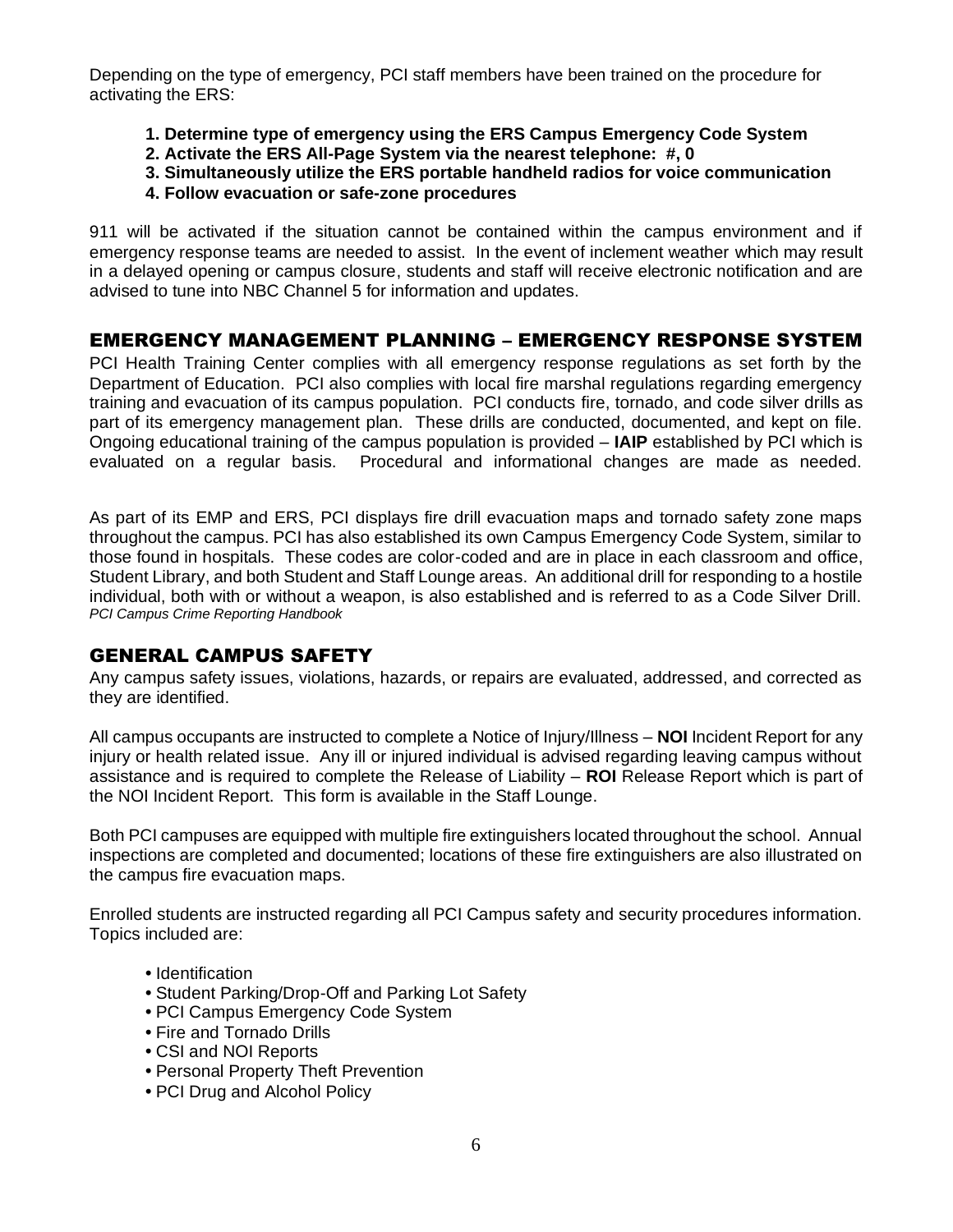General safety tips are published and made available to all campus occupants and are also found on bulletin boards in both the Student and Staff Lounges. *PCI School Catalog; PCI Employee Handbook; PCI Campus Crime Prevention handout; PCI Campus Crime Reporting Handbook*

#### <span id="page-10-0"></span>FIRE SAFETY REPORTS on STUDENT HOUSING

Not applicable. PCI Health Training Center does not provide campus housing at this time.

# <span id="page-10-1"></span>MISSING STUDENT NOTIFICATION

Not applicable: No provisions for campus housing at this time.

#### <span id="page-10-2"></span>VOTER REGISTRATION

PCI provides voter registration application cards for all students during orientation. They may also be found in the student lounge. These registration application cards are continuously inventoried, printed, and made accessible year-round. [www.sos.state.tx.us](http://www.sos.state.tx.us/)

# Part 3: Financial Aid

#### <span id="page-10-4"></span><span id="page-10-3"></span>AVAILABILITY of FINANCIAL AID

PCI Health Training Center's Financial Aid department is available to assist enrolled students, former students, and prospective students at both campuses. The PCI Financial Aid department is available to provide information to students regarding the types of financial assistance that are available, how students may apply for aid, how eligibility is determined, and the cost of attending our institution.

Prospective students are provided information on financial assistance that is available from course specific handouts, Internet site addresses, or the institution's Financial Aid personnel. PCI Health Training Center will not guarantee Financial Aid eligibility without authentication of submitted information. Financial Aid is not used to entice a student's enrollment either verbally or written.

PCI Health Training Center provides individual student interviews and application assistance to prospective students for the purpose of accurately determining a student's Financial Aid eligibility to attend our institution. Prospective students are provided information on the financial assistance that is available from our School Catalog, Internet website, or the institution's Financial Aid personnel. Once enrolled and the students' Free Application for Federal Student Aid – **FAFSA** has been processed, the student is required to sign a completed Tuition Finance Plan, and other pertinent FA forms required to request funding for his or her attendance at PCI.

The Tuition Finance Plan is the school's official notification of scheduled FSA awards and further outlines the school's policy regarding the disbursement of FSA awards. Prospective students are informed of their Pell Grant eligibility prior to the disclosure of Stafford Loan availability. PCI Health Training Center is a credit hour institution and the students' scheduled dates of disbursements are indicated by the Start date and every twelve weeks thereafter.

Prior to determining or disbursing FSA funds, a student must not be in Default on his or her student loans or owe an Overpayment to the U.S. Department of Education and have a valid Institutional Student Information Record **– ISIR.** If selected for the verification process, all documents required must be received by the Financial Aid Office prior to the disbursement of any FSA funds. All federal student loan recipients are required to complete the on-line entrance counseling at www.studentaid.gov. A student is not eligible for additional FSA funds if the student does not meet the school's Satisfactory Academic Progress standards within 1½ times the program length.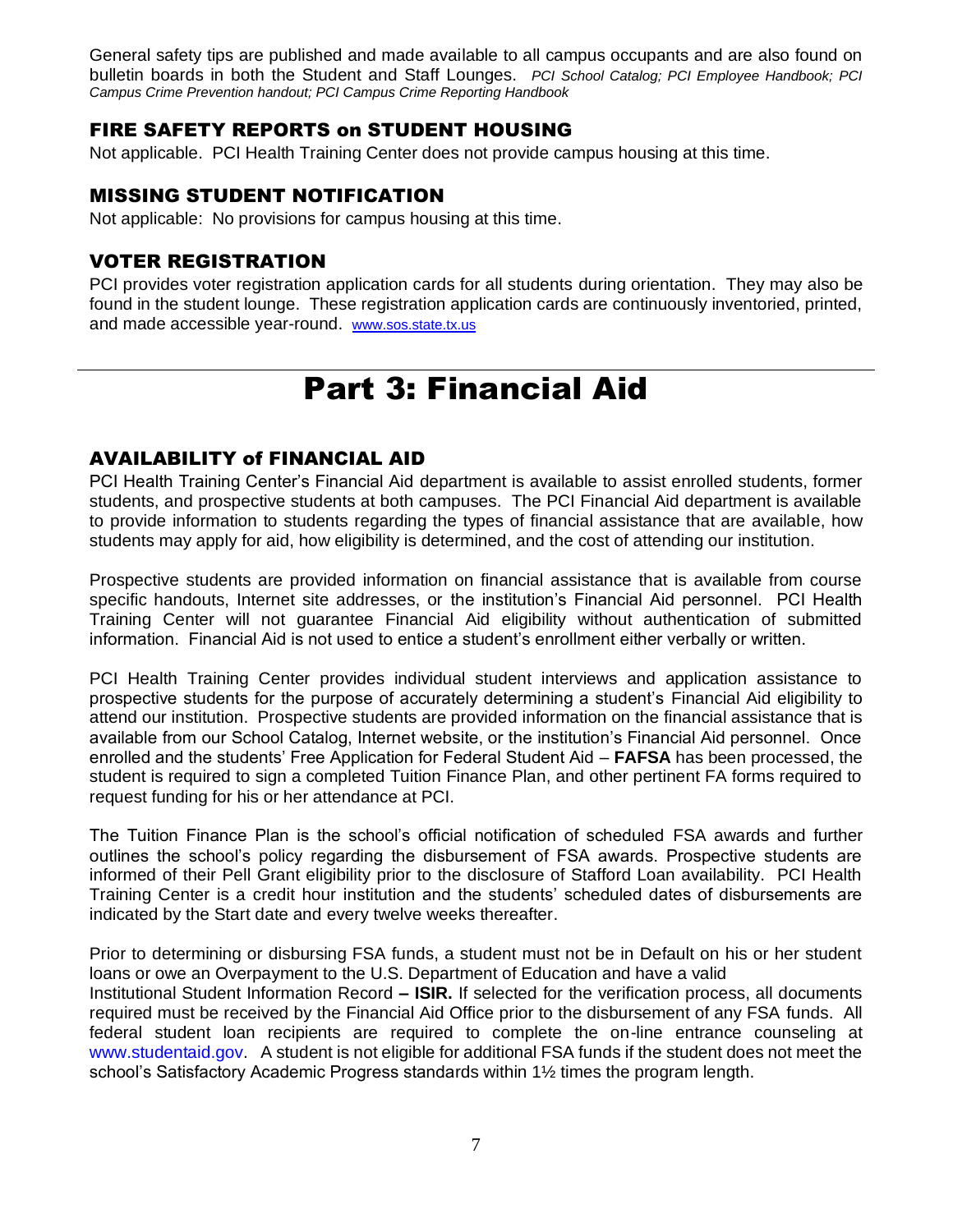The institution's academic policy states that a student shall be terminated following the failure of two consecutive academic units, and further communicates to the student, his or her required criteria for meeting the institution's definition of Satisfactory Academic Progress – **SAP**. SAP is evaluated prior to disbursing federal Student Aid.

Student FSL amounts may not exceed U.S. Department of Education borrowing limits. These terms and conditions are requirements for a student to be eligible for Title IV FSA and are individually based on the student's Financial Aid history as reflected through National Student Loan Data Center -**NSLDC**.

The PCI Health Training Center Financial Aid department is encouraged to help prevent financial aid and scholarship fraud by educating any prospective and enrolled student about the protection of his or her personal identification information, the existence of potential fraud, and the importance of reporting potential fraud occurrences.

The FA department is prohibited from knowingly and willfully encouraging a student to falsify data for the sole purpose of receiving FSA awards, or otherwise providing misleading statements during the application process that may result in the fraudulent receipt of FSA awards.

Any student may contact the institution's Financial Aid department for information regarding student financial assistance during business hours. A student may also contact the institution's School Director for assistance regarding general school issues. The list of current Financial Aid personnel is provided to all enrolled students in the Official PCI School Catalog.

**\*PCI has no employment terms or conditions of employment related to a student's Financial Aid Package.** 

# <span id="page-11-0"></span>IN-SCHOOL DEFERMENTS

Students who enroll at PCI Health Training Center with previously disbursed Federal Stafford Loans – **FSL** and are in repayment get the opportunity to request an In-School Deferment when enrolled in our institution. Students who wish to continue their loan repayments may do so while enrolled as full-time students of PCI Health Training Center. Students may request an In-School Deferment at any time during their enrollment.

# <span id="page-11-1"></span>TUITION FINANCING

# <span id="page-11-2"></span>GENERAL INFORMATION

As a Proprietary Institution of Higher Education approved by the U.S. Department of Education, PCI participates in the Title IV student financial assistance programs – "federal student aid." Any student may apply for assistance through one or more of these programs to help pay for educational expenses. However, PCI requires all students to make a non-federal financial contribution to meet their educational expenses. This non-federal contribution can be in the form of a cash down payment, monthly personal payments, funds obtained through alternative financing, scholarship funds, or outside agency sponsorship assistance. Title IV aid will not be utilized to cover the educational expenses of the high school component of the Eligible Career Pathway Program.

# <span id="page-11-3"></span>FEDERAL STUDENT AID PROGRAMS

The federal aid programs available at PCI are divided into two types – grants and loans. Grants are awards that normally do not have to be repaid (A student who withdraws prior to completing a payment period may be required to repay unearned grant funds). Student loans and parent loans are made available by the US Department of Education to eligible borrowers and must be repaid.

The Federal Pell Grant is an award available to undergraduate students who meet federal eligibility guidelines. Pell Grant awards vary from year to year and from student to student. Eligibility is based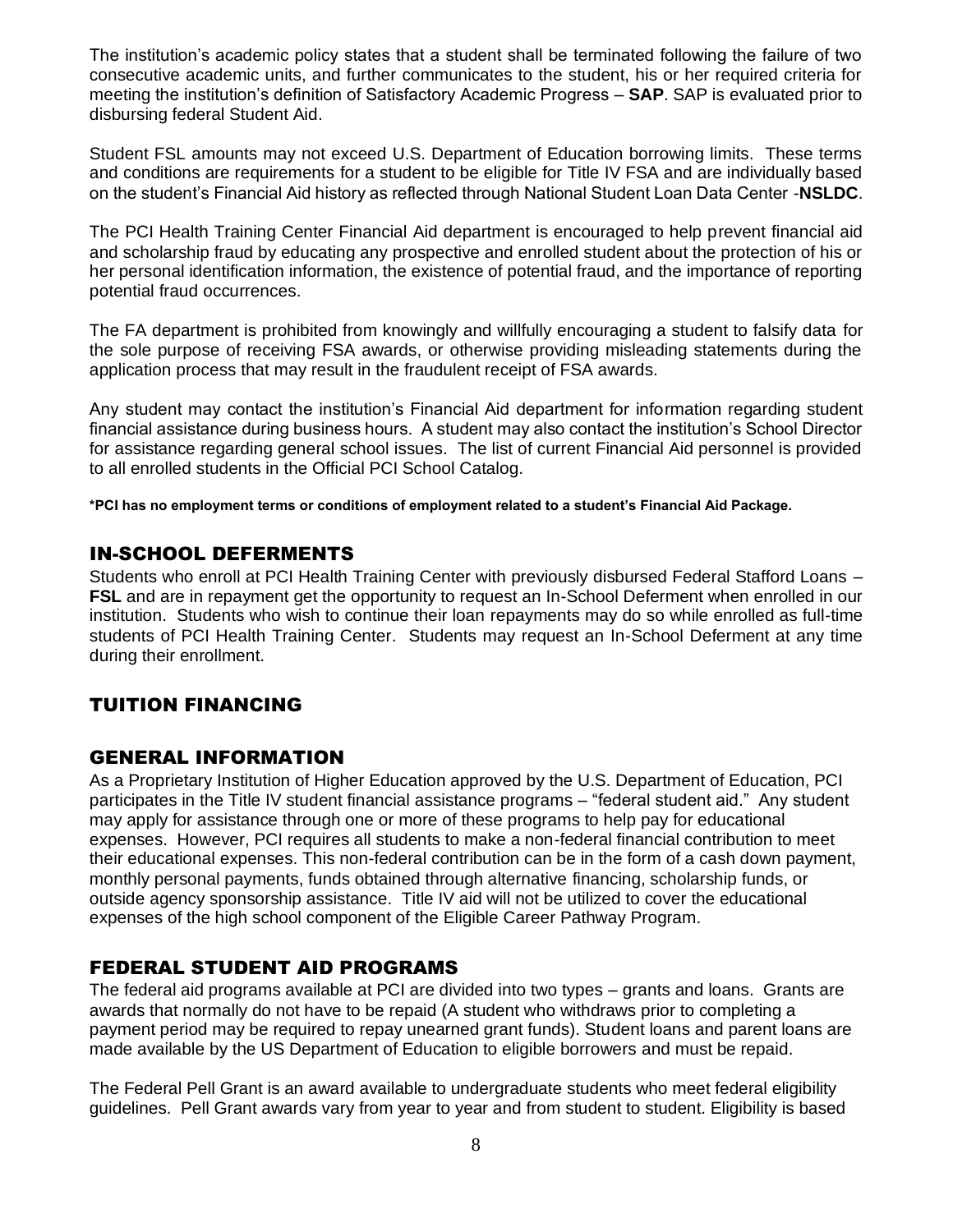on family income level and financial resources, as well as other personal factors. Pell Grant awards currently range from \$845 to \$6895 per award year for qualified applicants.

The Federal Supplemental Educational Opportunity Grant (FSEOG) is an additional grant available to eligible students with the greatest financial need. These funds are awarded during the initial financial aid interview in the amount of \$100 to \$300. FSEOG is awarded to eligible students who are PELL grant recipients with the greatest need.

Federal Stafford Loans are low-interest, fixed-rate loans to students, which must be repaid. They are available to students with demonstrated financial need who borrow funds for educational expenses. Subsidized and Unsubsidized Stafford Loan interest rate is fixed at 4.99% for all first disbursements between July 1,2022 and June 30,2023 and shall remain fixed during the life of the loan. Repayment on Federal Stafford Loans begins six months after the borrower's last date of attendance as at least a half-time student. Repayment is usually scheduled over a maximum period of ten years. The minimum payment is \$50.00 for the standard repayment plan.

Parent Loans for Undergraduate Students - PLUS Loans – are low-interest, fixed-rate loans made to creditworthy parents of Dependent students to pay for the educational expenses of their dependent. The interest rate on disbursements made on or after July 01,2022 through June 30,2023 is 7.54%. Repayment normally begins while the student is in attendance, however, parent loan borrowers may be able to defer repayment of principal under certain conditions.

PCI participates in the Federal Direct Student Loan Program (DSLP). As of July 01, 2010. The Federal Family Education Loan Program (FFELP) concluded its funding authorizations and is no longer providing student loan funds.

#### <span id="page-12-0"></span>GENERAL

Veterans or other persons who are eligible for educational benefits under the provisions of Title 38, U.S. Code (Veterans Training), may use VA Educational Benefits for attendance in the Medical Assistant, Patient Care Technician, Dental Assistant and Medical Office Assistant programs. VA Educational Benefits are paid directly to the veteran or eligible person monthly.

#### <span id="page-12-1"></span>VETERAN CERTIFICATION POLICY

Before PCI can certify the enrollment of a Veteran Student, PCI must receive the following documents: DD214, Military transcript, and transcripts from any postsecondary schools previously attended by the Veteran. It is the Veteran's responsibility to request transcripts and to pay any fees that may be required by the other school(s).

#### <span id="page-12-2"></span>MONTHLY VA BENEFIT CHECKS AND TUITION PAYMENTS TO PCI

Monthly VA Educational Benefits checks are payable to the Veteran, not to PCI, and are sent to the veteran's mailing address. PCI has no control over the amount or frequency of VA benefits checks. PCI payment policies apply to Veteran Students in the same manner as all other students. Tuition payments are due irrespective of the arrival of VA benefits checks.

#### <span id="page-12-3"></span>MONTHLY ENROLLMENT CERTIFICATION: VA Form 22-8979

It is the Veteran's responsibility to certify continued enrollment in a timely manner to insure continued education benefits. Upon receipt of the VA Form 22-8979, Veterans may return the form to the VA or call 1-888-442-4551 to certify their continued enrollment status by telephone. Chapter 30 (Montgomery GI Bill) Veterans may also certify their status at the VA Internet website: https://www.gibill.va.gov/wave.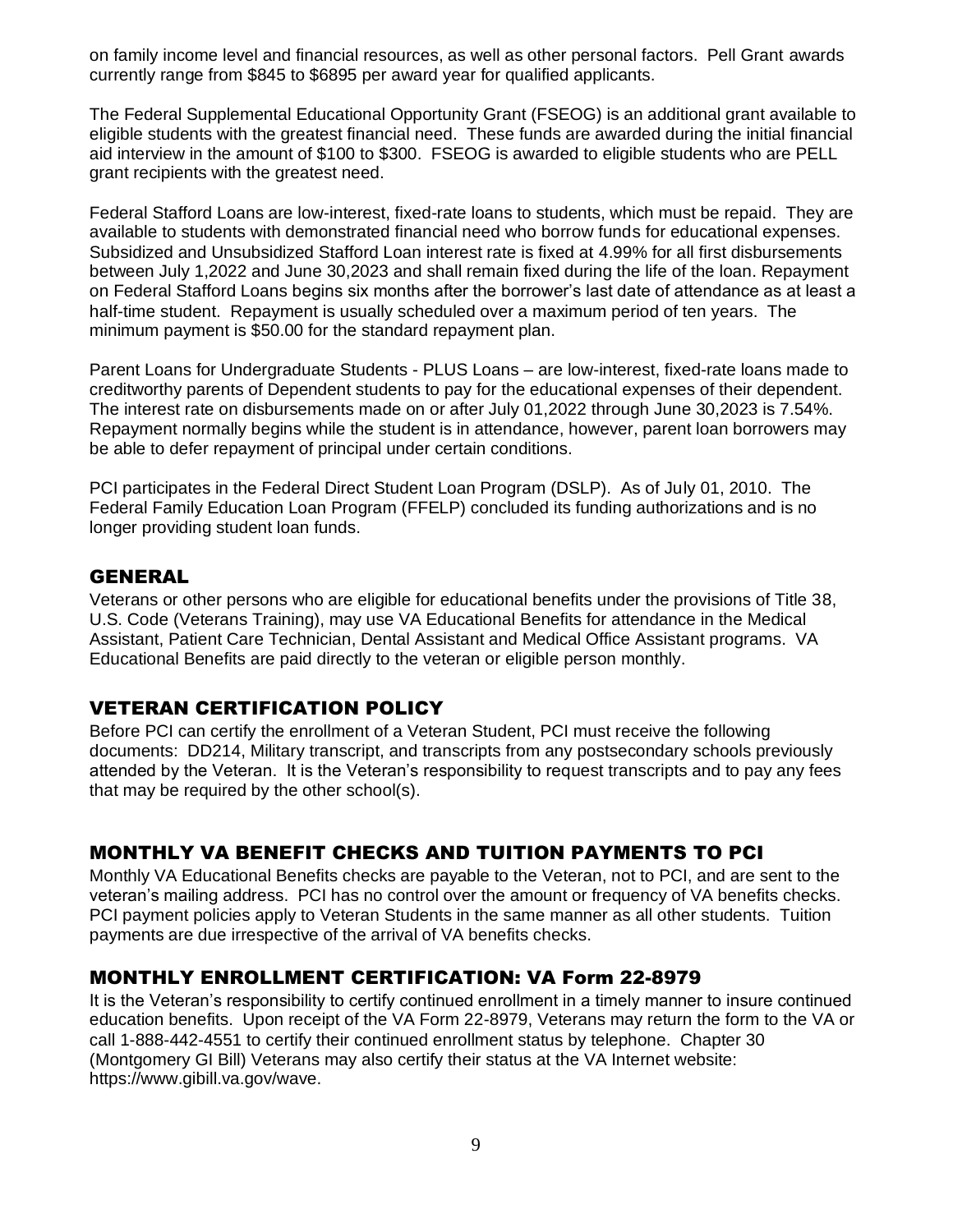# <span id="page-13-0"></span>EXTERNSHIP

Veteran students must attend at least 18 hours per week during Externship to maintain Full-Time Student status. If the weekly hours drop to 13-17 hours per week, the school must report to the VA a change in enrollment status to three-quarter time. If the weekly hours drop to 9-12 hours per week, the school must report to the VA a change in enrollment status to half-time status.

#### <span id="page-13-1"></span>OTHER SCHOOL POLICIES

All other PCI policies, such as Satisfactory Progress, Student Conduct, Refund Policy, Graduation requirements, etc., shall apply to Veteran Students

#### <span id="page-13-2"></span>\*COST of ATTENDANCE

PCI Health Training Center's Cost of Attendance – **COA**, is calculated based on individual student FSA non-need-based award eligibility, the student's program, and dependency status, including loan fees that may be applicable. The remaining FSA need-based award eligibility is calculated based on the student's COA minus Estimated Family Contribution – **EFC**. Re-entry student calculations are determined based on the student's hours left for completion, prior Last Date of Attendance – **LDA**, previously received FSA, and dependency status; the COA may vary due to these factors. Current base COA amounts, as of September 1, 2021, are as follows:

|                                                       |                      | <b>Tuition Books</b><br>& Fees             | Room &<br>Board* | Personal* | Transportation* | <b>Sub-Total</b> |
|-------------------------------------------------------|----------------------|--------------------------------------------|------------------|-----------|-----------------|------------------|
| 52.5 Quarter Credit Hour MA                           |                      |                                            |                  |           |                 |                  |
| <b>Independent Status:</b><br>Tuition:<br>\$15,122.34 | Reg Fee:<br>\$100.00 | \$15,915.00<br>Books&Supplies:<br>\$692.66 | \$8757           | \$2655    | \$1737          | \$29,064         |
| <b>Dependent Status:</b><br>Tuition<br>\$15,122.34    | Reg Fee:<br>\$100.00 | \$15,915.00<br>Books&Supplies:<br>\$692.66 | \$4536           | \$2655    | \$1737          | \$24,843         |

#### **54.5 Quarter Credit Hour DA\***

| <b>Independent Status:</b> |          | \$15,915.00     | \$8757 | \$2655 | \$1737 | \$29,064 |
|----------------------------|----------|-----------------|--------|--------|--------|----------|
| Tuition:                   | Reg Fee: | Books&Supplies: |        |        |        |          |
| \$15,147.04                | \$100.00 | \$667.96        |        |        |        |          |
| <b>Dependent Status:</b>   |          | \$15,915.00     | \$4536 | \$2655 | \$1737 | \$24,843 |
| Tuition:                   | Reg Fee: | Books&Supplies  |        |        |        |          |
| \$15,147.04                | \$100.00 | \$692.66        |        |        |        |          |

#### **30.5 Quarter Credit Hour MOA**

| <b>Independent Status:</b> |          | \$10,950.00    | \$5832 | \$1770 | \$1158 | \$19,710 |
|----------------------------|----------|----------------|--------|--------|--------|----------|
| Tuition:                   | Reg Fee: | Books&Supplies |        |        |        |          |
| \$10,207.74                | \$100.00 | \$642.26       |        |        |        |          |
| <b>Dependent Status:</b>   |          | \$10,140.00    | \$3024 | \$1770 | \$1158 | \$16,902 |
| Tuition:                   | Reg Fee: | Books&Supplies |        |        |        |          |
| \$10,207.74                | \$100.00 | \$642.26       |        |        |        |          |

#### **52.5 Quarter Credit Hour MA Hybrid**

| <b>Independent Status:</b> |          | \$15,915.00    | \$8757 | \$2655 | \$1737 | \$29,064 |
|----------------------------|----------|----------------|--------|--------|--------|----------|
| Tuition:                   | Reg Fee: | Books&Supplies |        |        |        |          |
| \$15,122.34                | \$100.00 | \$692.66       |        |        |        |          |
| <b>Dependent Status:</b>   |          | \$15,915.00    | \$4536 | 2655   | 1737   | \$24,843 |
| Tuition                    | Reg Fee: | Books&Supplies |        |        |        |          |
| \$15,122.34                | \$100.00 | \$692.66       |        |        |        |          |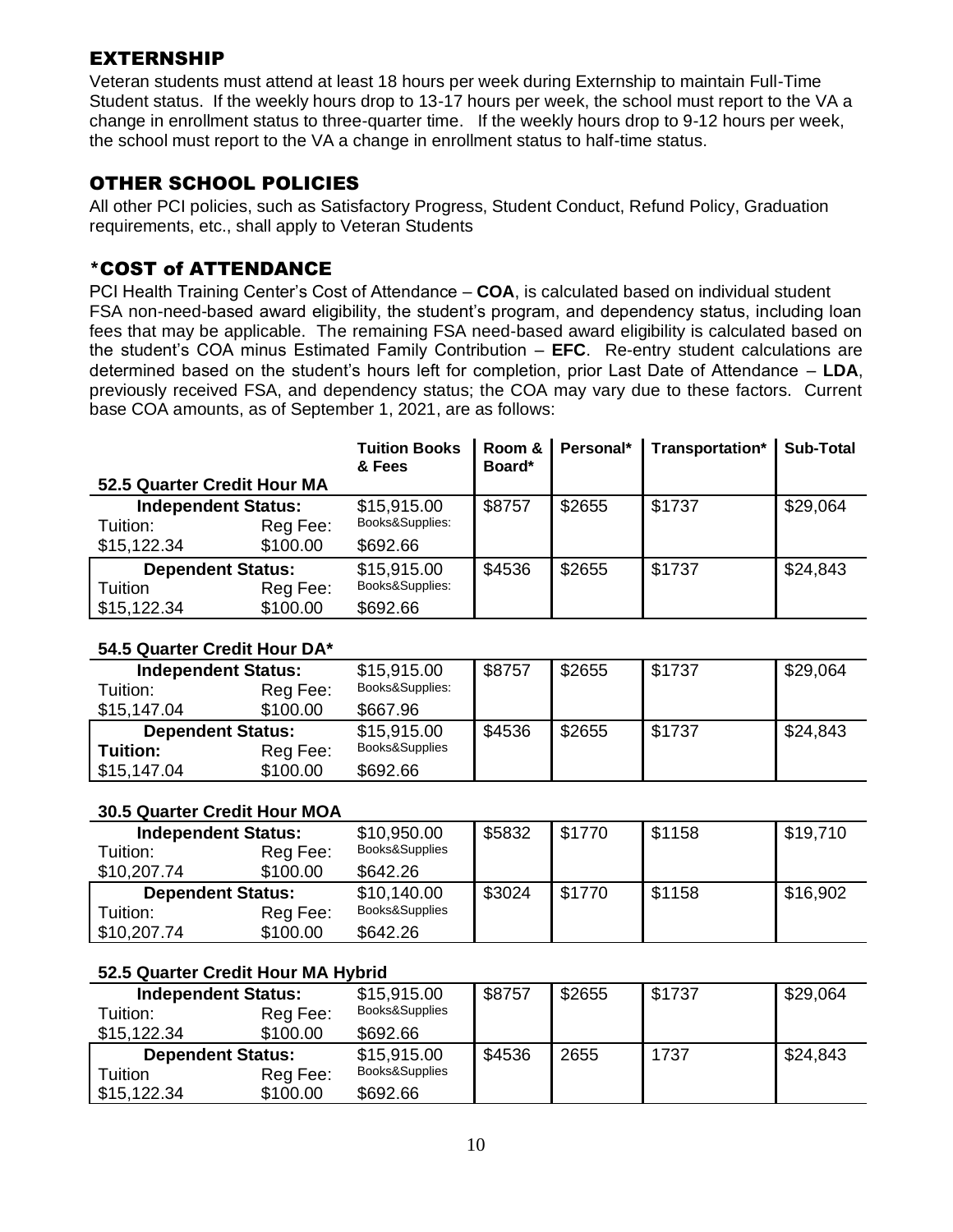Cost of Attendance is documented individually in the enrolled students' files upon receipt of a valid Institutional Student Information Report – **ISIR**, from the US Department of Education and the authentication of submitted information. Cost of Attendance is provided to prospective or enrolled student upon request.

A Net Price Calculator is available on the PCI Website. This Calculator provides a prospective student, and his or her family, an estimate, based on individual circumstances, of the cost of attending a program at PCI Health Training Center. [www.pcihealth.edu](http://www.pcihealth.edu/) *Higher Education Act of 1965 – HEA \* Dental Assistant Program is only available at the Richardson Campus.*

\*Student allowances for room and board, personal, and transportation expenses are derived from the Bureau of Labor Statistics Price Index. The BLS statistics are derived from an extensive and comprehensive research base, and adequately represents the needs of the majority of enrolled students. **\*\*Actual cost amounts may be different for each student based on their individual socio-economic status, geographic location, and general spending habits and needs.** [www.bls.gov/cpi](http://www.bls.gov/cpi)

# <span id="page-14-0"></span>STUDENT ETHNICITY | GENDER | PELL GRANT RECIPIENTS*As of June30, 2021*

Table 1 below illustrates the breakdown of students at both Dallas and Richardson campuses.

| <b>TABLE 1</b>        |             | <b>DALLAS CAMPUS</b> | <b>RICHARDSON CAMPUS</b> |               |
|-----------------------|-------------|----------------------|--------------------------|---------------|
|                       | <b>MALE</b> | <b>FEMALE</b>        | <b>MALE</b>              | <b>FEMALE</b> |
| Alien Non-Resident    | 0           | 0                    | 0                        | $\Omega$      |
| Hispanic/Latino       | 0           | 34                   | 3                        | 27            |
| American Indian       |             | 4                    | 0                        | 3             |
| Asian                 | 0           | 0                    | 0                        | 2             |
| <b>Black</b>          | 3           | 62                   | 2                        | 54            |
| Native Hawaiian       | 0           | 0                    | 0                        |               |
| White                 | 3           | 122                  |                          | 66            |
| Two or More Races     | 0           | 8                    | 0                        | 17            |
| Unknown               | 0           | 6                    | 0                        |               |
| TOTAL ACTIVE STUDENTS |             | 243                  |                          | 180           |
|                       |             | 128                  |                          | 89            |

# <span id="page-14-1"></span>CANCELLATION and REFUND POLICIES

#### <span id="page-14-2"></span>VOLUNTARY TERMINATION

When a student voluntarily terminates his/her program of training, he/she is requested to notify the school in writing. The student is also requested to explain, in the written notification, the reason/s for the termination, and the student's plans (re-enter later, transfer to another school, etc.). The last day of recorded classroom or externship attendance is the last day of attendance – **LDA** for Refund Policy purposes. A student who withdraws receives credit for any units successfully completed with a grade of at least a "C" prior to the last date of attendance.

# <span id="page-14-3"></span>CANCELLATION POLICY

A full refund will be made to any student who cancels the enrollment contract within 72 hours (until midnight of the third day, excluding Saturdays, Sundays, and legal holidays) after the enrollment contract is signed and a tour of the facilities and equipment is made by the prospective student. A full refund will also be made to any student who cancels enrollment within the student's first three scheduled class days, except that the school may retain not more than \$100 in any administrative fees charged, as well as items of extra expense that are necessary for the portion of the program attended and stated separately on the enrollment agreement.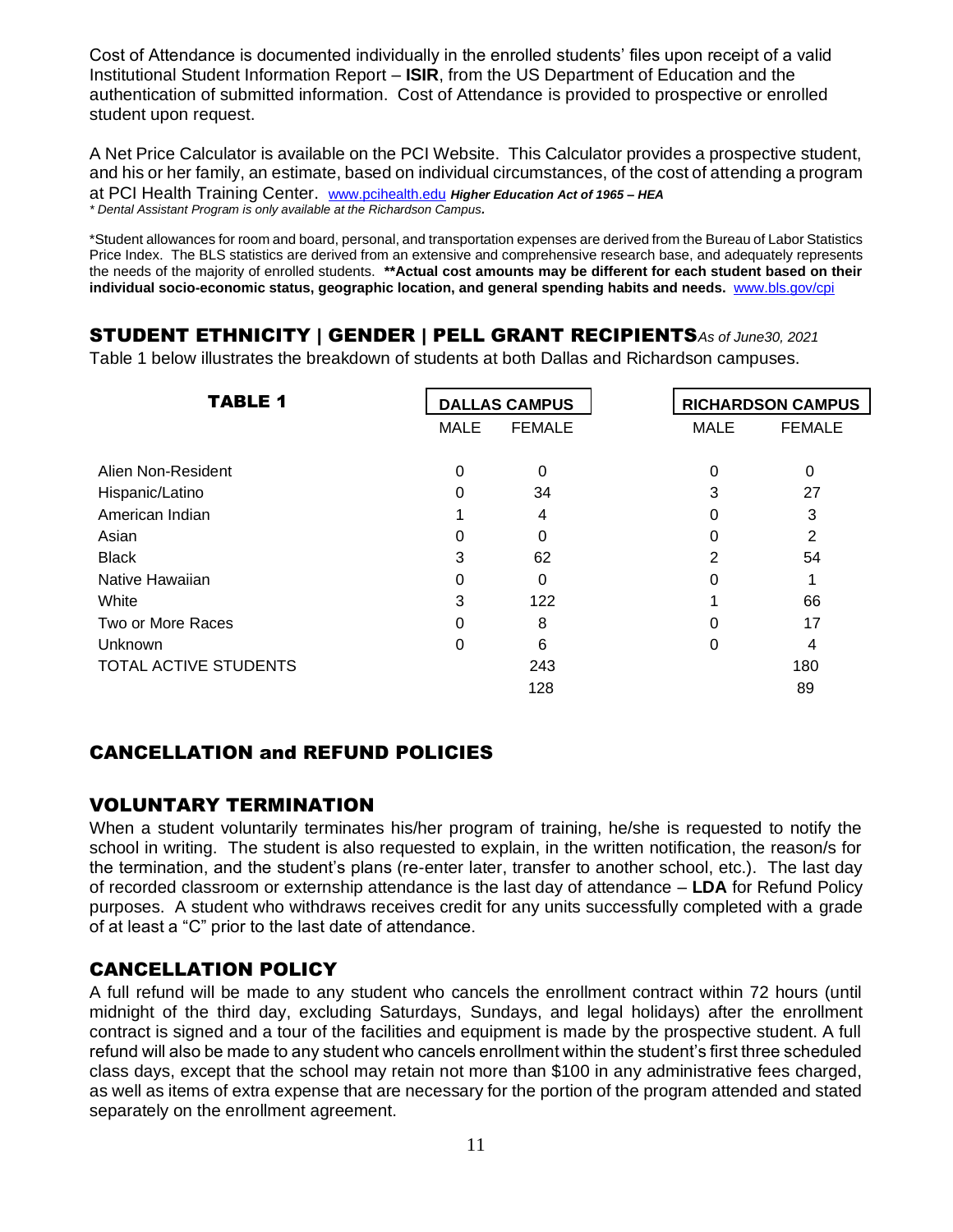# <span id="page-15-0"></span>RETURN of TITLE IV FUNDS

In accordance with federal regulation CFR §668.22, PCI Health Training Center must calculate the amount of unearned Federal Financial Aid funds (Title IV Funds), as of the last date of attendance – LDA, for any student who receives Title IV funds then withdraws from training. Unearned funds must be returned to the appropriate Title IV program source within 45 days of the date of determination. The Return of Title IV must be performed before the refund policies described below and will be calculated on a pro rata basis.

# <span id="page-15-1"></span>REFUND POLICIES

After the expiration of the 72-hour cancellation privilege, PCI is required to perform a refund computation mandated by the Texas Education Code, Section 132.061 (State Refund Policy). Refund computations are based on scheduled number of days of class attended through the last date of attendance – LDA. Leaves of Absence, suspensions and school holidays are not counted as part of the scheduled class attendance. The effective date of termination for refund purposes is the earliest of the following:

- The last documented academically related activity, if the student is terminated by the school:
- The official date of receipt of written notice from the student

If student does not provide official notification of withdrawal, the effective date is the midpoint of the payment period.

# <span id="page-15-2"></span>STATE REFUND POLICY

If tuition and fees are collected in advance of entrance, and if, after the expiration of the 72-hour cancellation privilege, the student does not enter school, not more than \$100.00 in nonrefundable administrative fees shall be retained by the school for the entire program.

If a student enters a residence program and withdraws or is otherwise terminated, the school may retain not more than \$100.00 in nonrefundable administrative fees for the entire program. The minimum refund of the remaining tuition and fees will be the prorated portion of tuition, fees, and other charges that the number of hours remaining in the portion of the course or program for which the student has been charged after the effective date of termination bears to the total number of hours in the portion of the course or program for which the student has been charged, except that a student may not collect a refund if the student has completed 75 percent or more of the total number of hours in the portion of the program for which the student has been charged on the effective date of termination.

Refund for books, tools, or supplies should be handled separately from refund of tuition and other academic fees. The student will not be required to purchase instructional supplies, books, and tools until such time as these materials are required. Once the materials are purchased, no refund will be made.

A student who withdraws for a reason unrelated to the student's academic status after the 75 percent completion mark, and requests a grade at the time of withdrawal, will be given a grade of "incomplete" and permitted to re-enroll in the course or program during the 12-month period following the date the student withdrew without payment of additional tuition for that portion of the course or program.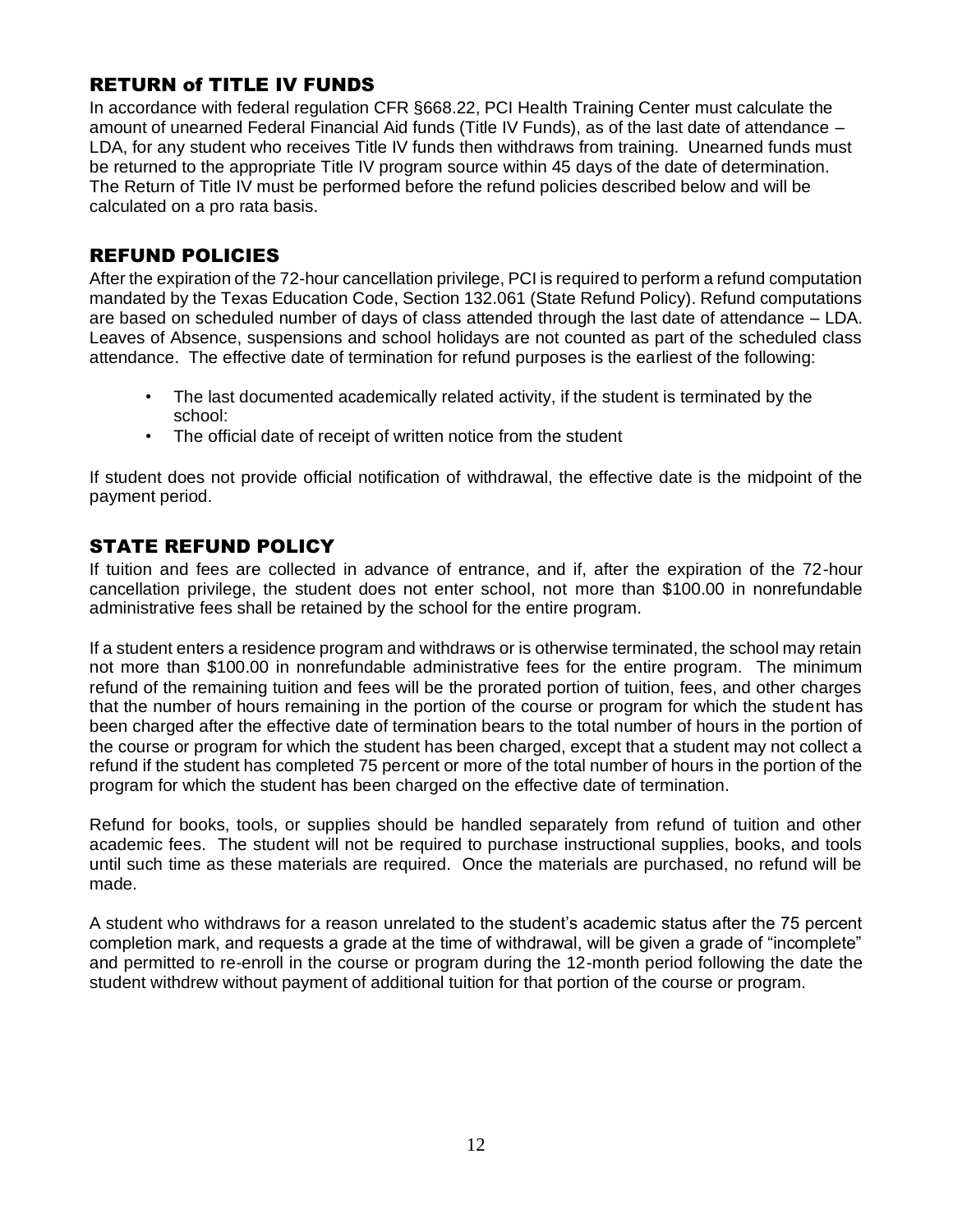A refund of all tuition and fees is due and refundable in each of the following cases:

- Enrollee is not accepted by the school.
- If the course of instruction is discontinued by the school and this prevents the student from completing the course; or
- If the student's enrollment was procured because of any misrepresentation in advertising, promotional materials of the school, or representations by the owner or representatives of the school.

A full or partial refund may also be due in other circumstances of program deficiencies or violations of requirements of career schools and colleges. *PCI School Catalog*

# <span id="page-16-0"></span>REFUND POLICY for STUDENTS CALLED to ACTIVE MILITARY SERVICE

A student of the school or college who withdraws from the school or college as a result of the student being called to active duty in a military service of the United States or Texas National Guard may elect one of the following options for each program in which the student is enrolled:

- **1.** If tuition and fees are collected in advance of the withdrawal, a pro rata refund of any tuition, fees, or other charges paid by the student for the program and a cancellation of any unpaid tuition, fees, or other charges owed by the student for the portion of the program the student does not complete following the withdrawal.
- **2.** A grade of "incomplete" with a designation "withdrawn-military" for the courses in the program, other than courses for which the student had previously received a grade on the student's transcript, and the right to re-enroll in the program, or a substantially equivalent program if that program is no longer available, not later than the first anniversary of the date the student is discharged from active military duty without payment of additional tuition, fees, and charges for books for the program; or
- **3.** The assignment of an appropriate final grade or credit for the credit for the courses in the program, but only if the instructor or instructors of the program determine that the student has:
	- **A.** Satisfactorily completed at least 90% of the required coursework for the program; and
	- **B.** Demonstrated sufficient mastery of the program material to receive credit for completing the program.

The payment of refunds will be totally completed such that the refund instrument has been negotiated or credited into the proper account(s), within 60 days after the effective date of termination.

# <span id="page-16-1"></span>APPLICATION of REFUND POLICIES

PCI will perform a refund computation based on the State Refund Policy. Refunds will be made in the following order:

- **1.** Stafford Loans
- **2.** PLUS Loans
- **3.** Pell Grant
- **4.** FSEOG
- **5.** Sponsoring Agencies
- **6.** The Student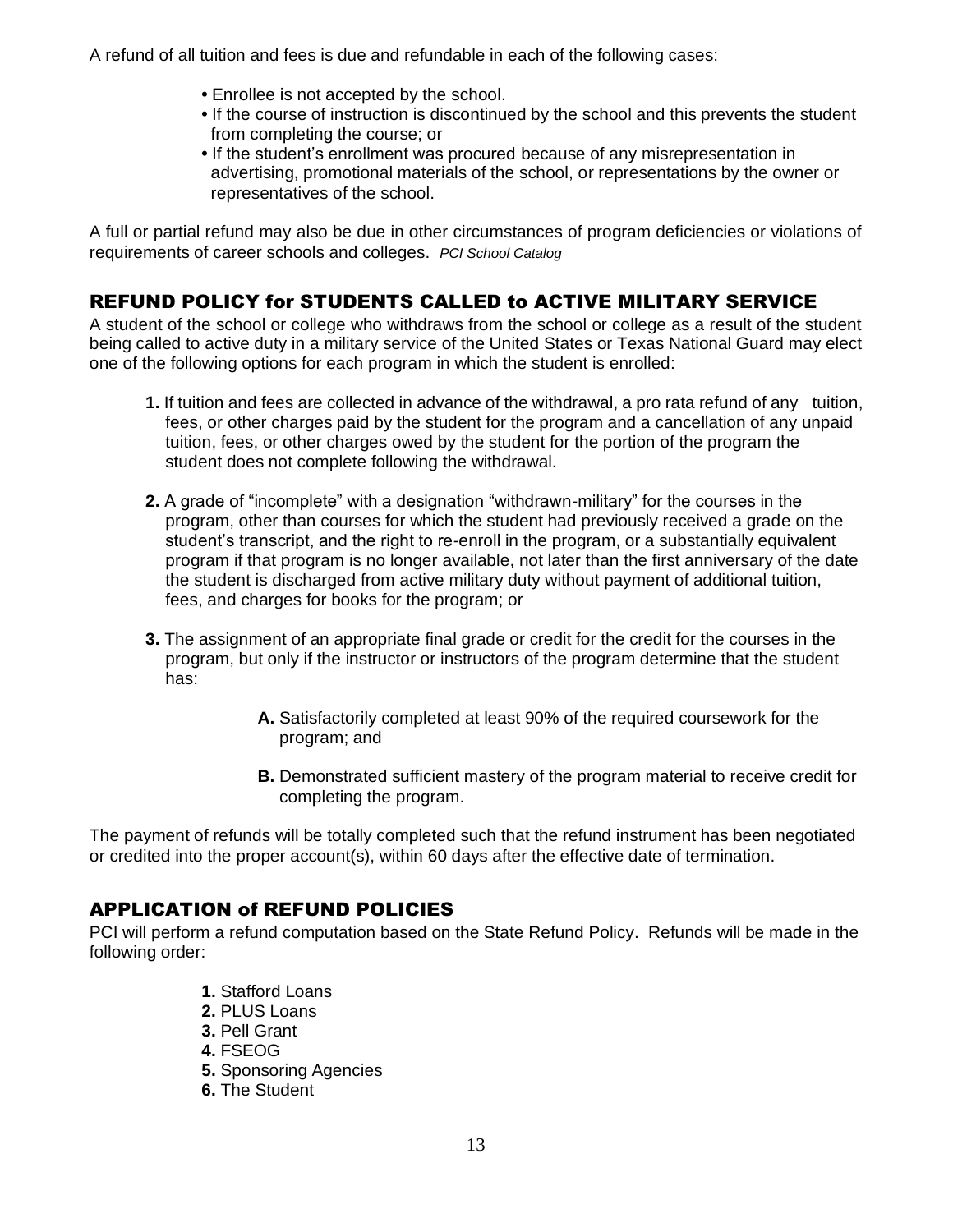If a refund or return is made on a federal student loan, all borrower and lender notifications will be made in accordance with Federal regulations. If, at any time during a student's training, the regulatory bodies of PCI change the refund policy, PCI will abide by the refund policy that is most advantageous to the student. *PCI School Catalog; Admissions Enrollment Agreement*

**All information in this portion of General Information: Cancellation and Refund Policies and Application of Refund Policies is given to each enrolled student in the form of the Official PCI School Catalog; additionally, this information is located on the back of the Enrollment Agreement.**

# Part 4: Admissions

# <span id="page-17-1"></span><span id="page-17-0"></span>CREDIT for PREVIOUS TRAINING or EXPERIENCE

Applicants who have previous training or related work experience may be issued credit in course time and tuition cost. Requests for credit for previous training and experience must be made prior to enrollment. Once the student has started attending classes no credit will be issued for previous training and experience. This credit may only be granted based on a written examination administered by an authorized school official. A minimum score of 70.0 is to be achieved on the written examination to receive credit. Credit may not be issued for more than 50% of any program length.

PCI students who are requesting re-entry within 5 years from their last date of attendance, upon acceptance, may be given credit for all units successfully completed (maintaining a grade point average of 2.0).

PCI students who are requesting re-entry later than 5 years from their last date of attendance, upon acceptance, may be required to demonstrate proficiency in knowledge and skills through written examinations prior to receiving credit for all units successfully completed (maintaining a grade point average of 2.0). *PCI School Catalog Admissions Policies and Procedures*

#### <span id="page-17-2"></span>TRANSFER of CREDIT

PCI Health Training Center has no articulation agreements with other institutions; therefore, PCI cannot guarantee that credits received at PCI will transfer to another institution. Even though other institutions may accept some courses taken at PCI, the decision to do such is solely at the discretion of the receiving institution. *PCI School Catalog: Admissions Policies and Procedures*

# <span id="page-17-3"></span>NON-DISCRIMINATION | STUDENTS WITH DISABILITIES

PCI Health Training Center is an equal opportunity employer and follows the same policies in accepting applications from prospective students. No one will be denied admission on the basis of sex, age, race, color, creed, national origin, religion, disability, or sexual orientation.

PCI recognizes physical or intellectual disabilities and will provide reasonable accommodations to any student once the disability is adequately documented. It is the responsibility of the applicant or student to make his/her disability known and to provide documentation and evaluation to support the request for accommodations. Requests for accommodations shall be submitted to the offices of the Director of Education, Student Services, or School Director.

Any person with questions concerning PCI Health Training Center's compliance with Section 504, Title II, should contact the PCI School Director. *PCI School Catalog: Admissions Policies and Procedures*

#### <span id="page-17-4"></span>Title IX SEXUAL HARASSMENT and VIOLENCE POLICY

PCI Health Training Center firmly upholds its policy of non-discrimination, providing a safe educational environment free of harassment, violence and discrimination for all occupants on campus. Individual inquiries regarding PCI's Title IX policy may be directed to, Debbie King, Title IX Coordinator, 8101 John W. Carpenter Freeway, Dallas, TX 75247. (214) 630-0568. titleIXCoordinator@pcihealth.com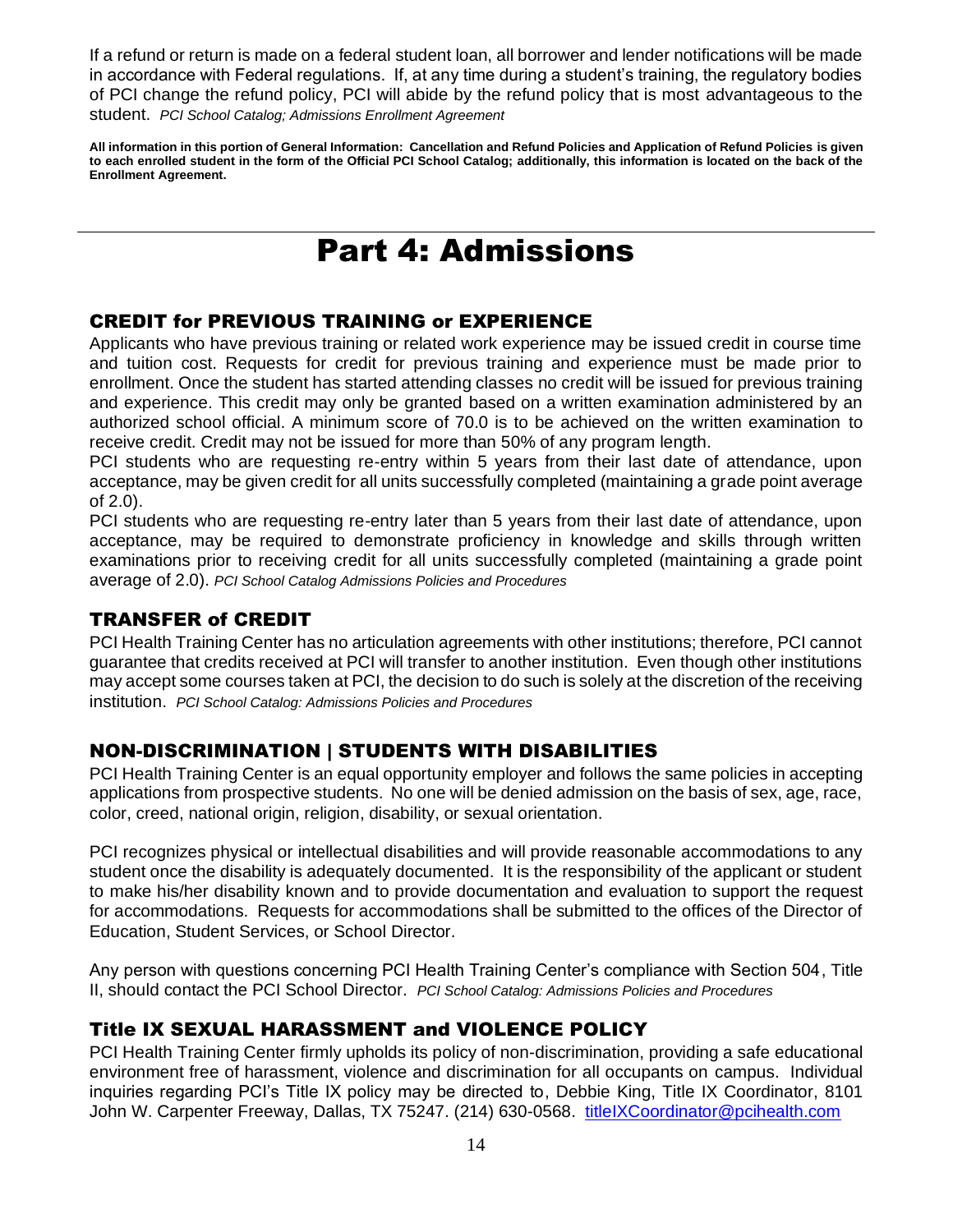# <span id="page-18-0"></span>VACCINATION POLICY

PCI does not require enrolled students to have vaccinations in order to begin training.

The following information pertains to all enrolled students for all programs of PCI Health Training Center:

"I hereby certify that I am presently in good health, without infectious disease, and not currently receiving medical treatment for any such illnesses. Such infections include tuberculosis and hepatitis. If I have been treated in the past for an infectious disease, I will be required to provide a statement from a physician regarding my present physical condition. I understand that any tests or statements are my responsibility. I further understand that I may be required to have a drug screen, TB test, Hepatitis B vaccination and/or other immunizations or tests prior to, or during my externship and/or employment at a health care facility and such requirements may be at my own expense." *Excerpt taken from Admissions form: Certifications: Health and Safety, Section 2*

# <span id="page-18-1"></span>Ability to Benefit (ATB)

A student who is beyond the compulsory school attendance age and has met one of the following eligibility qualifications listed below may receive federal financial aid upon admission:

a) has passed the Department of Education approved ATB test and is able to provide documentation of being enrolled in an eligible program at any Title IV institution prior to July 01, 2012. PCI Utilizes Wonderlic ATB Basic Skills Test

ii. An independent proctor approved by ACCUPLACER proctors the test.

- iii. The approved passing scores for ACCUPLACER are:
	- Reading: 233 Writing: 235 Arithmetic: 230

b) has completed at least six credit hours, or the equivalent coursework (225 clock hours) that are applicable toward a degree or certificate offered by the postsecondary institution prior to July 01, 2012.

c) has passed the Department of Education approved ATB test and is currently enrolled in an Eligible Career Pathway Program which enables student to attain a HS diploma or GED and a recognized postsecondary credential.

A student who has passed the Department of Education approved ATB test but has not met the eligibility qualifications listed above, will not receive federal financial aid upon admission. Eligible Career Pathway students may only enroll I non-ground programs at this time.

#### <span id="page-18-2"></span>MISREPRESENTATION

All representatives of PCI Health Training Center are sufficiently trained in their prospective areas of expertise to uphold the Vision, Mission, and Values of the company. Beginning with the admissions process, PCI upholds its policy of not providing false, erroneous, or misleading statements – whether communicated verbally or in writing – to entice student enrollment. Furthermore, Financial Aid officers are strictly prohibited from expressing FSA eligibility to entice enrollment.

# <span id="page-18-3"></span>ALL RIGHTS RESERVED BY PCI

PCI Health Training Center reserves the right to deny enrollment to any applicant who does not comply with the school's policies and procedures, or when evidence exists that the applicant's enrollment would be incompatible with the aims and objectives of the school or when, in the judgment of the school, the applicant's presence on campus would not be in the best interests of the applicant, the school, or the general student population. *PCI School Catalog: Admissions Policies and Procedures*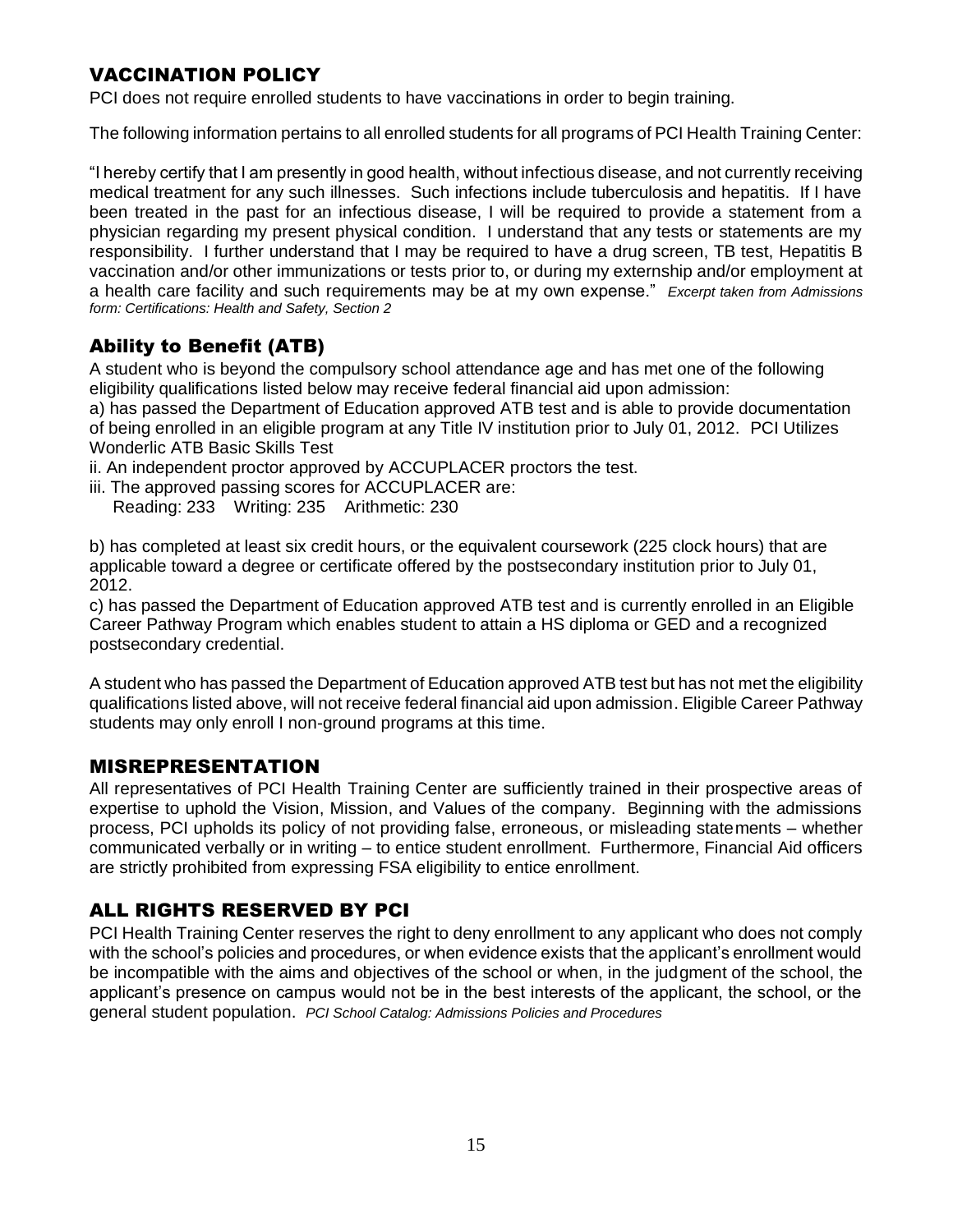# Part 5: Academic Directives PROGRAMS and OBJECTIVES

# <span id="page-19-2"></span><span id="page-19-1"></span><span id="page-19-0"></span>MEDICAL ASSISTANT (HYBRID & ON-GROUND) PROGRAM OBJECTIVE

This program prepares a graduate to work as an entry-level Medical Assistant, Administrative Office Assistant, Clinic Assistant, or Medical Office Manager in a doctor's office, clinic, or hospital. Graduates will be able to: check vital signs, assist in medical examinations, perform electrocardiograms, and perform basic laboratory tests. This program is taught with a combination of lecture, practical exercises in both medical and computer laboratories, and with real-world experience during the externship portion of training conducted off-campus at medical facilities. The Medical Assistant laboratory is a full-service lab, complete with current technological tools, instruments, equipment, and supplies. *PCI School Catalog*

# <span id="page-19-3"></span>MEDICAL OFFICE ASSISTANT OBJECTIVE

This program prepares a graduate to work as an entry-level Medical Front Office Assistant, Receptionist, Biller/Collector, Appointment Scheduler, or Medical Records Clerk in health care centers, clinics, hospitals, ambulatory care centers, medical billing offices, and other non-medical office settings. Graduates will learn: basic office skills procedures; patient vital sign procedures; how to create and manage medical charts and records; proper accounting and bookkeeping methods; and proper methods of processing insurance authorizations, claims, and billing. Graduates will also be able to perform basic First Aid and CPR. The Medical Office Assistant classroom functions as a computer laboratory. *PCI School Catalog*

# <span id="page-19-4"></span>DENTAL ASSISTANT OBJECTIVE \*(Program available only at the

#### Richardson Campus)

This program prepares a graduate to work as an entry-level Dental Assistant, Dental Receptionist, Office Manager or Dental Hygiene Assistant in a dental office, specialty practice, dental clinic or hospital. Graduates will be able to assist the dentist in a variety of dental procedures, take dental x-rays, and perform various laboratory duties and administrative tasks using dental software. This program is taught with a combination of lecture, practical exercises in the dental operatory and dental lab and with real-world experience during the externship phase of training conducted off-campus at dental facilities

# <span id="page-19-5"></span>ACADEMIC PROGRAMS

The following programs do not exist at, and are not applicable to, PCI Health Training Center and its current curriculum:

- Athletic
- Study Abroad
- Online/Distance Learning
- Degree

PCI has a valuable resource in its Program Advisory Board Members and seeks member input on a bi-annual basis for any current or future program changes, enhancements, or additions. Weekly management meetings and staff meetings also generate topics of discussion for improvement.

# ACADEMIC POLICIES

# <span id="page-19-7"></span><span id="page-19-6"></span>STANDARDS of ACADEMIC PROGRESS

All students are attending at a full- time status (excluding any student on a Leave of Absence – addressed later in this policy). To demonstrate Satisfactory Academic Progress toward a diploma, a student must attain a cumulative grade point average of at least 2.0, maintain attendance that will ensure program completion in no more than 1.5 times the normal program length, or be on probation. In addition, Eligible Career Pathway Program students must also attain a minimum of 2.0 credits each unit towards the high school preparation component. Satisfactory progress will be evaluated at the end of each grading period, which may not exceed four weeks, and at the end of each payment period.

#### <span id="page-19-8"></span>TERMS of PROBATION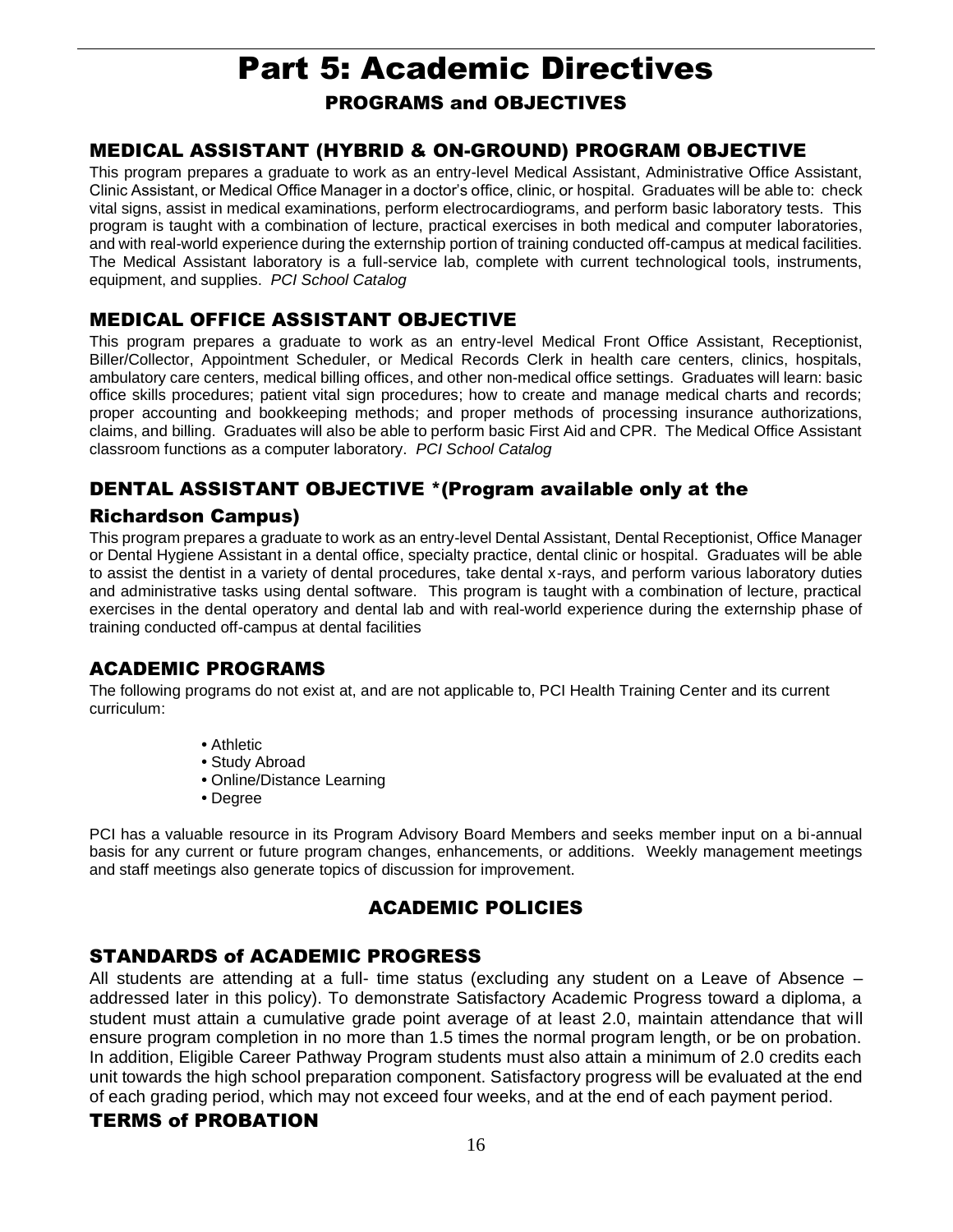- **1.** A student who fails to attain the cumulative grade point average requirement, or high school credit requirement (if applicable) at the end of any grading period shall be placed on probation for the following grading period.
- **2.** If a student on probation fails to achieve satisfactory progress for the probationary period, the student's enrollment will be terminated.
- **3.** If a student on probation achieves satisfactory progress for the probationary period but fails to achieve either the minimum required *cumulative* grade point average or high school credits (if applicable), the student will be placed on a second probation for one more grading period.
- **4.** If, at the end of two successive probationary periods, a student fails to achieve the minimum required cumulative grade point average for the Title IV program or credits for the high school program (if applicable), the student's enrollment will be terminated.
- **5.** If the student achieves the cumulative grade point requirement or high school credits requirement (if applicable) during either probationary period, the probationary status will be removed.
- **6.** A student on probation will not be eligible to receive financial aid. Students will be evaluated no later than the end of the subsequent grading period to determine if SAP has been achieved. If so, the student will be eligible for financial aid.
- **7.** If a student is placed on probation, the student will be advised prior to returning to class, and the date, action taken, and terms of the probation shall be clearly indicated on the appropriate student records.

# <span id="page-20-0"></span>FINANCIAL AID WARNING

For Financial Aid purposes and approving FSA Funds disbursements, PCI will check satisfactory progress at the end of each payment period. If the student is not making Satisfactory Academic Progress, they will be placed on financial aid warning. PCI will use this status without appeal or any other action by the student. Warning status lasts for one payment period only, during which the student may continue to receive FSA funds.

# <span id="page-20-1"></span>INCOMPLETE and FAILING GRADES

Any student receiving an incomplete grade will be given ten class days to complete any make-up work, or the incomplete grade will become a failing grade. If a student earns an "F" for any four-week unit, he or she must repeat that unit. The student will be assigned the final grade of any repeated units. If a second "F" is earned for the repeated unit, the student will be terminated.

# <span id="page-20-2"></span>MAKE-UP WORK POLICY

Students are required to make up all work missed as the result of tardiness or absences. Make-up work is not authorized to remove an absence. Students must request make-up work within five class days after the absence or tardiness that created the incompletion. All make-up work must be completed within ten class days. The highest possible grade assigned for make-up work is 80%.

# <span id="page-20-3"></span>RECOGNITION of CONSTITUTION and CITIZENSHIP DAY

In 2004, Congress passed a provision that every school and college that receives federal funding must teach students about the Constitution of the United States each year on September 17, the day this historical document was adopted in 1787.

Each PCI instructor is issued a copy of the Constitution; its contents are studied in each class setting. Through instruction, creativity and team involvement are encouraged on how best to present the information either in each class or by gathering several classes together for a campus-wide presentation. Presentation of the Constitution, and its parts, may include group readings or short performances. Department of PCI Education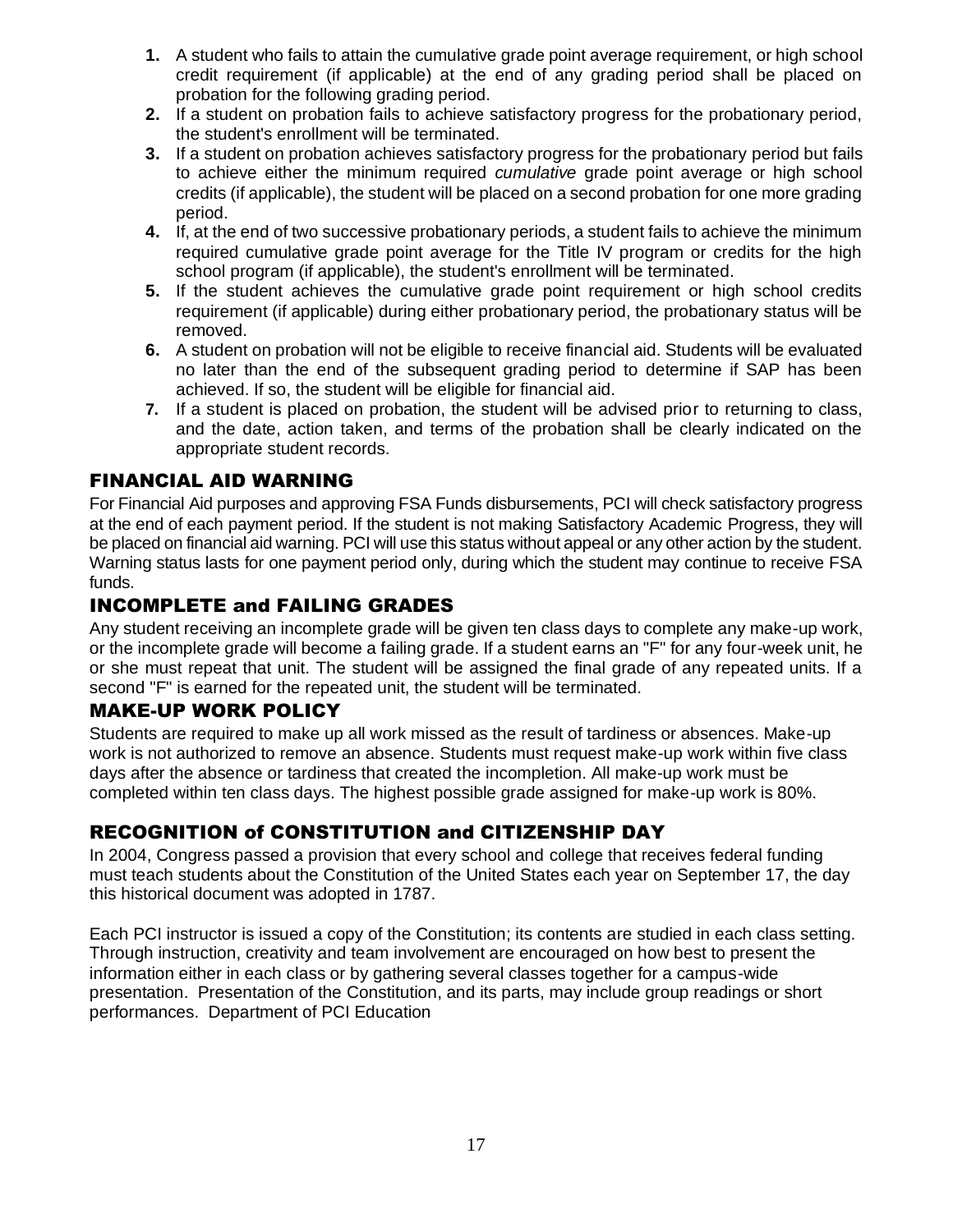# <span id="page-21-0"></span>FAMILY EDUCATIONAL RIGHTS and PRIVACY ACT

The Family Educational Rights and Privacy Act – **FERPA** (20 U.S.C. § 1232g; 34 CFR Part 99) is a federal law that protects the privacy of student education records. The law applies to all schools that receive funds under an applicable program of the U.S. Department of Education.

FERPA gives parents certain rights with respect to their children's education records. These rights transfer to the student when he or she reaches the age of 18 or attends a school beyond high school level. Students to whom the rights have been transferred are "eligible students".

Enrolled students of PCI Health Training Center are advised regarding FERPA beginning in Admissions. Each enrolled student must complete the appropriate FERPA form which is subsequently placed in the student's permanent academic file. Students may add or delete individuals, and their relationship to the student, to whom they want their personal information released. Changes may be made simply by asking a staff member for assistance with their student file.

PCI utilizes four different forms that are relevant to FERPA guidelines:

- FERPA Student Rights (discussed and completed upon Admission):
- FERPA Student Information Release Authorization Directory Information (utilized by the departments of Financial Aid, Education, Student Services, Business Office, Career Services) with regards to billing information, awards, disbursements, eligibility, grades, academic information, and attendance:
- Request to Release Information to Specific Party and/or Individual (must accompany any/all FERPA forms):
- FERPA Request to Restrict Directory Information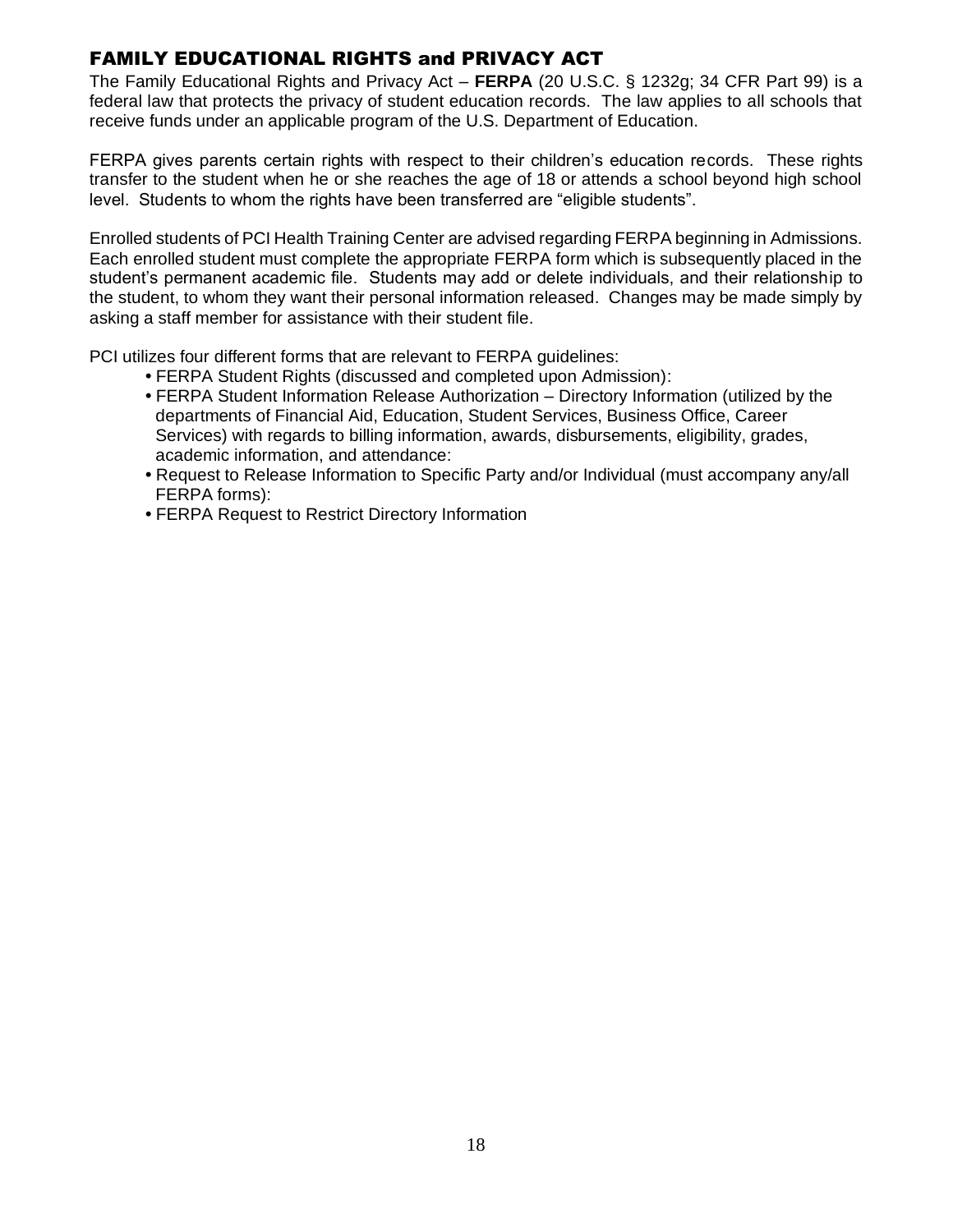# <span id="page-22-0"></span>COMPLETION RATES, GENDER, and RACE/ETHNICITY

Each year, PCI Health Training Center must provide a statistical breakdown of its student population by completion rate, gender, race/ethnicity, and the percentage of students who received PELL Grants. The following statistics illustrate all students of both Dallas and Richardson Campuses.

<span id="page-22-1"></span>See **Table 1-Completion Rates** and **Table 2- Gender, Race/Ethnicity** on the following page.

# TABLE 1 COMPLETION RATES

**FOR THE REPORTING PERIOD 7/1/2020 – 6/30/2021**

| <b>CAMPUS</b>     | <b>BEGINNING</b><br><b>POPULATION</b><br>AS OF<br><b>JULY 1, 2020</b> | <b>NEW STARTS</b><br>$7/1/2020 -$<br>6/30/2021 | <b>RE-ENTRIES</b><br>$7/1/2020 -$<br>06/30/2021 | <b>STUDENTS WHO</b><br><b>WITHDREW</b><br>$7/1/20 - 6/30/21$ | <b>STUDENTS WHO</b><br><b>GRADUATED</b><br>7/1/2020-<br>6/30/2021 | <b>ENDING POPULATION</b><br><b>JUNE 30, 2021</b> |
|-------------------|-----------------------------------------------------------------------|------------------------------------------------|-------------------------------------------------|--------------------------------------------------------------|-------------------------------------------------------------------|--------------------------------------------------|
| <b>DALLAS</b>     | 134                                                                   | 213                                            |                                                 | 41                                                           | 186                                                               | 120                                              |
|                   |                                                                       |                                                |                                                 |                                                              |                                                                   |                                                  |
| <b>RICHARDSON</b> | 83                                                                    | 181                                            |                                                 | 24                                                           | 139                                                               | 101                                              |

#### **DALLAS CAMPUS**

#### **DURING THE PERIOD JULY 1,2020 THROUGH JUNE 30, 2021 (347), 11.82% OF THE STUDENTS WITHDREW FROM THEIR TRAINING, 53.60% HAVE GRADUATED AND 48.58% ARE STILL ENROLLED AS OF JUNE 30, 2021. OF THE STUDENTS WHO GRADUATED, OR 70.03% RECEIVED PELL GRANTS. THE ETHNICITY AND GENDER BREAKDOWN FOR THESE SAME STUDENTS LISTED IN TABLE 2 GENDER, RACE/ETHNICITY BELOW. RICHARDSON CAMPUS**

**DURING THE PERIOD JULY 1,2020 THROUGH JUNE 30, 2021 (264), 9.09% OF THE STUDENTS WITHDREW FROM THEIR TRAINING, 52.65% HAVE GRADUATED AND 38.26% ARE STILL ENROLLED AS OF JUNE 30, 2021. OF THE STUDENTS WHO GRADUATED, OR 68.18% RECEIVED PELL GRANTS. THE ETHNICITY AND GENDER BREAKDOWN FOR THESE SAME STUDENTS LISTED IN TABLE 2 GENDER, RACE/ETHNICITY BELOW.**

# TABLE 2 GRADUATES BY GENDER, RACE/ETHNICITY

<span id="page-22-2"></span>

|                   |                                           |                     |                    |       |              | IADLL & VRADVATEV DT VERDERI RAVE/ETHRIVIT I |       |                             |                        |            |  |
|-------------------|-------------------------------------------|---------------------|--------------------|-------|--------------|----------------------------------------------|-------|-----------------------------|------------------------|------------|--|
|                   | FOR THE REPORTING PERIOD 7/1/20 - 6/30/21 |                     |                    |       |              |                                              |       |                             |                        |            |  |
| <b>CAMPUS</b>     | Non<br><b>Resident</b><br>Alien           | Hispanic/<br>Latino | American<br>Indian | Asian | <b>Black</b> | <b>Native</b><br>Hawaiian                    | White | Two or<br><b>More Races</b> | Race<br><b>Unknown</b> | Percentage |  |
| <b>DALLAS</b>     |                                           |                     |                    |       |              |                                              |       |                             |                        |            |  |
| <b>FEMALE</b>     | 0                                         | 37                  | 3                  | 0     | 40           | 0                                            | 92    | 6                           | 3                      | 97.31%     |  |
| <b>MALE</b>       | 0                                         | 0                   | 0                  | 0     | $\mathbf{2}$ | 0                                            | 3     | 0                           | 0                      | 2.69%      |  |
| <b>PERCENT</b>    | 0                                         | 19.89%              | 1.61               | 0     | 22.58        | 0                                            | 51.08 | 3.23                        | 1.61                   |            |  |
| <b>RICHARDSON</b> |                                           |                     |                    |       |              |                                              |       |                             |                        |            |  |
| <b>FEMALE</b>     | 0                                         | 25                  |                    |       | 35           | 0                                            | 53    | 13                          | 4                      | 94.96%     |  |

**PERCENT 0 21.58% .72% .72% 25.18% 0 39.57% 9.35% 2.88**

**MALE 0 5 0 0 0 0 2 0 0 5.04%**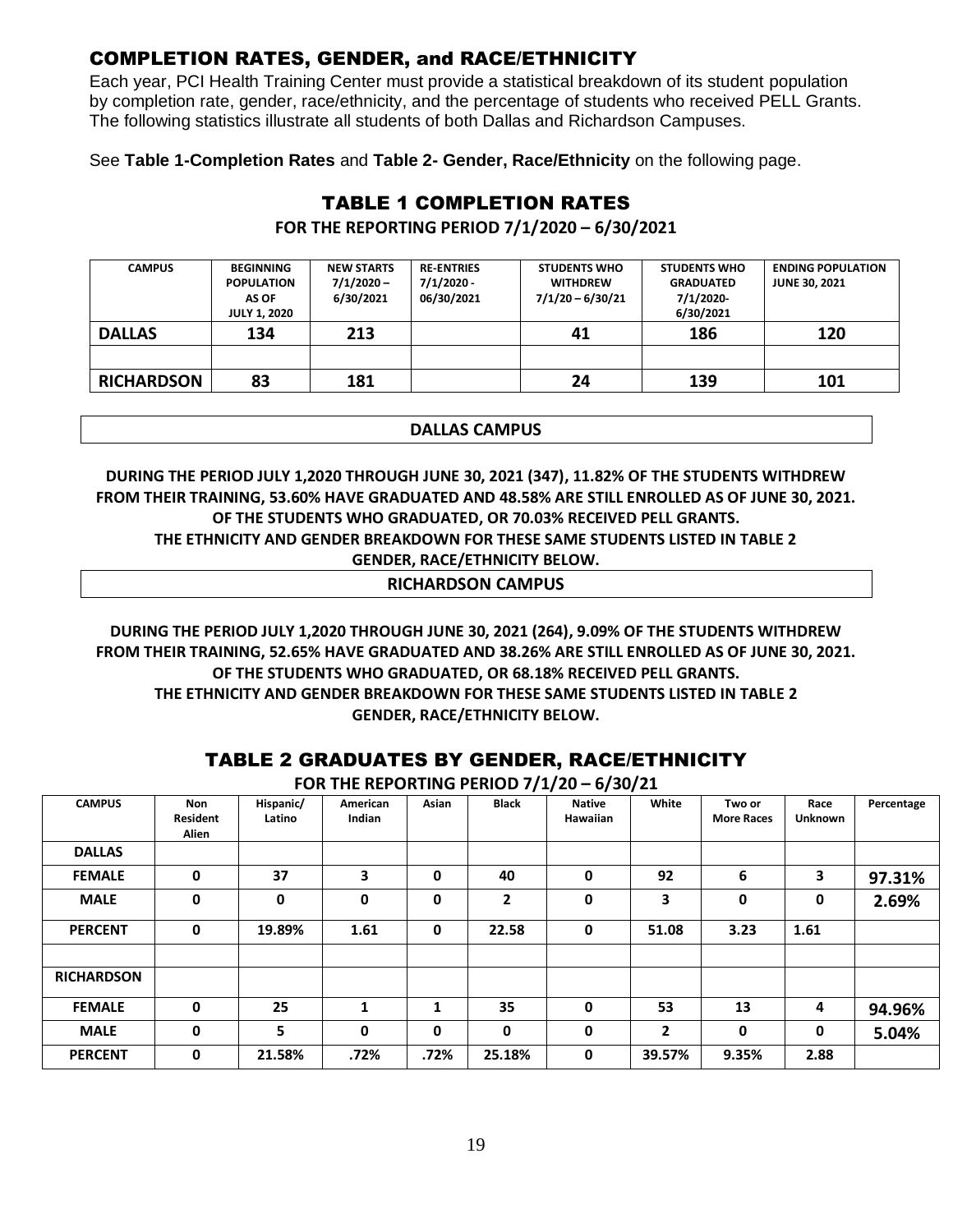#### <span id="page-23-0"></span>TEXTBOOK INFORMATION

*Textbooks utilized for training at PCI are as follows:*

#### *Medical Assistant Program*

#### *Textbook:*

*Pearson's Medical Assisting Administrative and Clinical Competencies – 4 th Edition – ©2018 Pearson*

*Beamon, Routh, Papazian-Boyce, Maly, Nguyen – ISBN 9780134420202 Workbook:*

*Pearson's Medical Assisting Administrative and Clinical Procedures – 4 th Edition – ©2018 Pearson*

*Beamon, Routh, Papazian-Boyce, Maly, Nguyen – ISBN 9780134472997 \$170.66 (Bundled with workbook)*

#### *Medical Office Assistant Program*

#### *Textbook:*

*Administrative Medical Assisting– 4 TH Edition – ©2018 Pearson Education Beaman, Routh, Papazian-Boyce, Maly, Nguyen – ISBN 9781323889268 Workbook: Administrative Medical Assisting – 4 TH Edition – ©2018 Pearson Education*

*Beaman, Routh, Papazian-Boyce, Maly, Nguyen – ISBN 9781323889244 \$120.26 (Bundled with workbook)*

#### *Dental Assistant Program*

#### *Textbook:*

*Modern Dental Assisting 13th Edition ---- ©2021 Bird Robinson ISBN* 9780323624855

#### *Workbook:*

*Student Workbook Modern Dental Assisting 13th Edition --- ©2021 Bird Robinson – ISBN* 9780323673167 *\$145.96 (Bundled with workbook)*

*PCI Health Training Center also provides a full-service library and e-library for enrolled students. The library is equipped with several computers with Internet access. Books are provided to students and are inventoried, replaced, and updated as needed on an annual basis. Students may check out any library book through the Director, Director of Education, or Student Services for a period deemed as necessary by the student. PCI Education Department*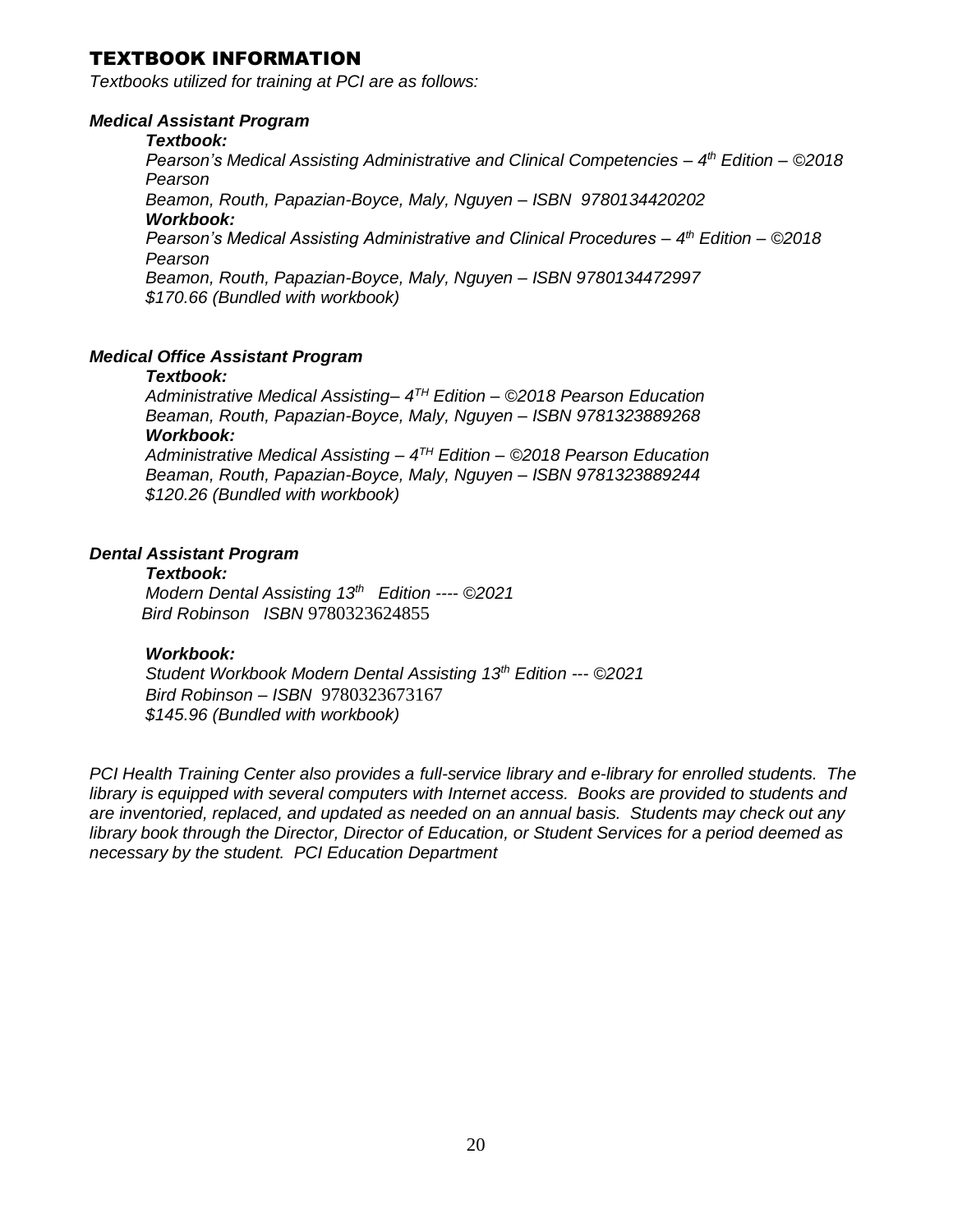# Part 6: Administrative Directives

#### <span id="page-24-1"></span><span id="page-24-0"></span>FILE SHARING

PCI Health Training Center strictly prohibits the practice of sharing copyright protected files without authorization; this includes electronic and printed media.

# <span id="page-24-2"></span>COPYRIGHT INFRINGEMENT and VIOLATIONS

PCI will immediately investigate notices of alleged copyright infringement under the Digital Millennium Copyright Act, Title 17, United States Code, Section 512. The DMCA offers copyright holders legal protection of their entitlement to the reproduction and distribution of copyrighted material and governs the copying or other means of reproduction of copyrighted material occurring on computers, web pages or servicers. This includes, but is not limited to software, music, movies, peer-to-peer file sharing applications, photos or any other copyrighted document or file that can be conveyed electronically.

Because PCI takes any allegations of copyright infringement seriously, prior to alleging an infringement has occurred, consulting with the United States Copyright Office at<http://www.copyright.gov/> will help determine whether such a violation has occurred. If, after doing such, it is determined that a copyright infringement has indeed taken place, then PCI will follow the procedures outlined in the Digital Millennium Copyright Act -**DMCA** about appropriate notifications of the user and the complaining party, acceptance of counter notifications and, where indicated, put back of the alleged infringing material.

Copyright infringement claims may be referred to:

**Dallas Campus: Richardson Campus: Richardson Campus:** Anthony Goss, Director **Marge Carnes**, Director Tele: 214.630.0568 Tele: 214.576.2600 Fax: 214.630.1002 Fax: 972.234.9129 E-mail: [agoss@@pcihealth.com](mailto:agoss@@pcihealth.com) E-mail: [mcarnes@pcihealth.com](mailto:mcarnes@pcihealth.com)

Copyright infringement is a violation of Federal Law and subject to civil penalties and sanctions. In addition, PCI can terminate all computer access to any student found to have violated any copyright violations. Refer to the United States Copyright Office for the provisions of the DMCA at [www.copyright.gov](http://www.copyright.gov/)

# <span id="page-24-3"></span>PROHIBITED USE

The following uses of school computing equipment are expressly prohibited by PCI Health Training Center:

- Setting up a user password on the computing equipment or a software program, which will deny other users' access to the equipment or software.
- Changing system settings such as desktop wallpaper settings, screen savers, font size or any other monitors and/or display settings.
- Installation or adding of Windows© applications or programs that have been removed by the System Administrator.
- Engaging in non-training related activities, specifically computer games.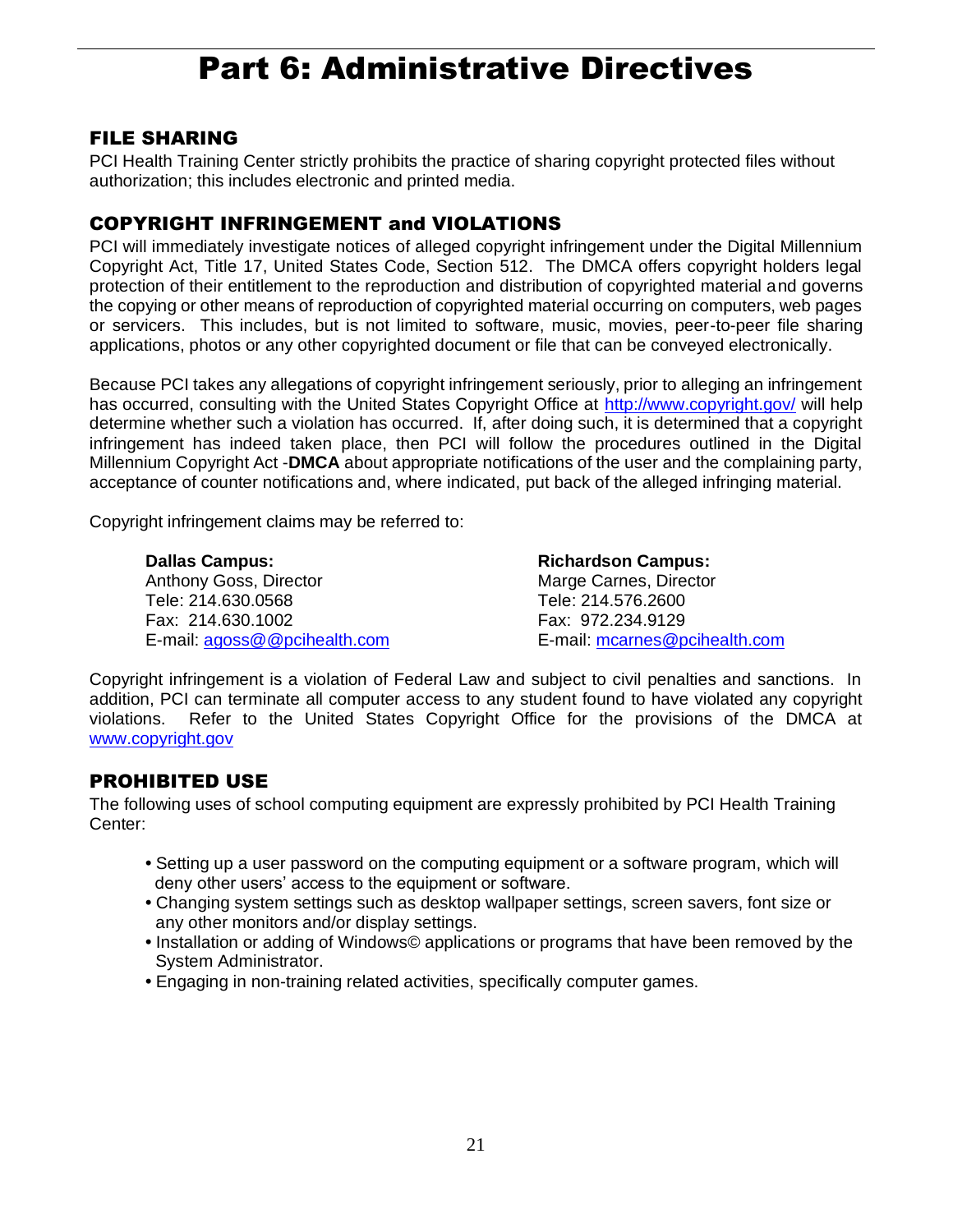# <span id="page-25-0"></span>PENALTIES and DISCIPLINARY ACTIONS

The PCI System Administrator may suspend a student's access privileges for as long as necessary in order to protect the school's computing resources. If the System Administrator believes that this policy has been violated, the System Administrator may refer the matter to the School Director or the appropriate Federal or State authorities.

Any violation of this policy is considered "misconduct" under the PCI student conduct code. Violations should be reported as provided in that code. If the violation occurs during a regularly scheduled computer laboratory class, the violator will receive a zero for the daily lab grade.

Sanctions for violations of this policy may include revocation or suspension of access privileges in addition to any other action permitted under the student conduct code.

Violations of Law may also be referred for criminal or civil prosecution. The penalties for such violations range from a Class B misdemeanor to a third-degree felony. Penalties for copyright infringement include civil and criminal penalties. In general, anyone found liable for civil copyright infringement may be ordered to pay either actual damages or "statutory" damages affixed at not less than \$750 and not more than \$30,000 per work infringed. For "willful" infringement, a court may award up to \$150,000 per work infringed. A court can, in its discretion, also assess costs and attorneys' fees. For details, see Title 17, United States Code, Sections 504,505.

Willful copyright infringement can also result in criminal penalties, including imprisonment of up to five years and fines of up to \$250,000 per offense. For more information, please see the website of the U.S. Copyright Office at [www.copyright.gov.](http://www.copyright.gov/) *PCI School Catalog Administrative Policies: Personal Conduct, Section 2; Admissions form: Computer Use Policy for PCI Students*

# <span id="page-25-1"></span>Part 7: Default Prevention and Management Plan

# DEFAULT RATES

#### <span id="page-25-3"></span><span id="page-25-2"></span>OFFICIAL COHORT DEFAULT RATES

| 2017 3-YR | 17.2% | 389 Borrowers in repayment | 67 defaults |
|-----------|-------|----------------------------|-------------|
| 2018 3 YR | 10.7% | 334 Borrowers in repayment | 36 defaults |

#### <span id="page-25-4"></span>STUDENT LOAN COUNSELING

Federal Stafford Loans are a need-based Federal financial assistance program available to assist enrolled students in meeting their cost of attendance at PCI Health Training Center. Federal Stafford Loans are a serious financial obligation that may last for several years once a student leaves school.

Entrance counseling is performed online at the time the student applies for their student loans. Online Exit Counseling is performed prior to the student leaving for their externship. If a student withdraws from training, Exit Counseling material is mailed to the student (if applicable) within the guidelines mandated by the Department of Education. If the student's second disbursement of the loans is received after the on-line Exit Counseling is conducted, materials are mailed to the student at the completion of the program.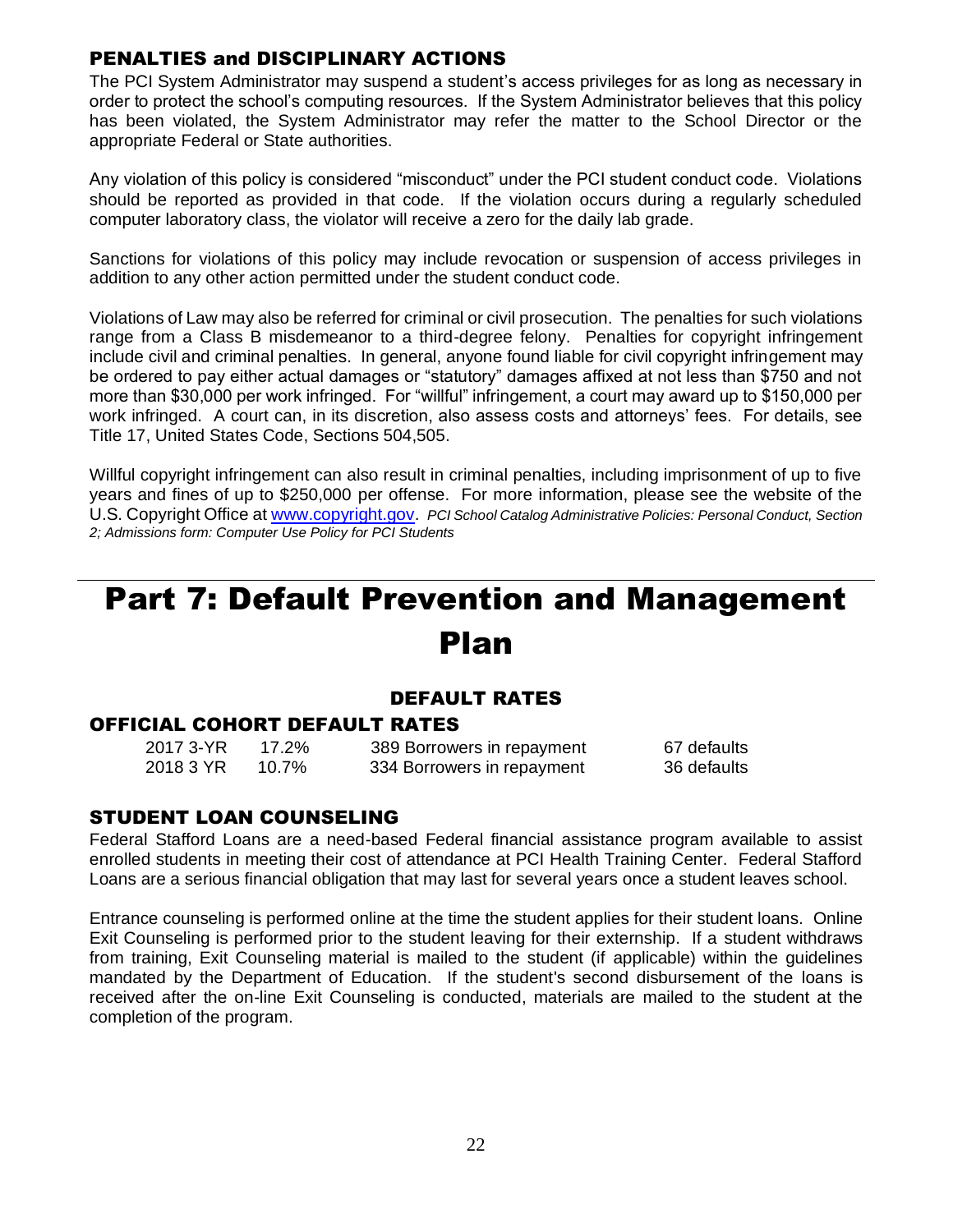#### **During Entrance and Exit Counseling sessions, the following information is provided:**

- The amount of the Subsidized and Unsubsidized loan; the difference between the two loans; interest capitalization; applicable interest rate at the time of disbursement; and other applicable fees or rebates.
- Loan repayment begin-date, regardless of student status at time of enrollment ceases; standard repayment time periods; repayment plan options; and Loan Consolidation.
- Deferment and Forbearance options and the difference between these two options.
- Importance of loan repayment, and the consequences of Default if the student does not repay the Federal Stafford Loans.
- Loan provider contact information and payment center contact information.
- Sample repayment chart.
- Borrower Rights and Responsibilities.
- FSA Information Center contact information and Internet website address.
- FSA Student Loan Ombudsman's Office contact information and Internet website address.
- Students have the right to cancel part or all of their loan(s) at any time by notifying the school. Written notification is required within 14 days following disbursement notification(s). If requested, after the 14-day cancellation period, the school may still process their request, but is not required to do so.

Students may also cancel their loan(s) within 120 days from disbursement by exchanging tuition funds with cash. In the event that students choose to cash exchange any loan proceeds, tuition payment is required prior to the school refunding their loan(s) to the U.S. Department of Education. Following this event, the loan amount borrowed, interest, and loan and rebate fees may be adjusted.

Students are required to complete their Master Promissory Notes – **MPN** through the Student Aid Website. During the completion of their electronic MPNs, the student also can review the importance of the MPN and disclosures set forth by the U.S. Department of Education. Students are provided an opportunity to complete an electronic Exit Loan Counseling on https://studentloans.gov.prior to beginning the Externship portion of training.

Students may access more information about the Federal Stafford Loan program at [www.studentaid.gov](http://www.studentaid.gov/)

# <span id="page-26-0"></span>PURPOSE

The Default Prevention and Management Plan for PCI Health Training Center has been established to ensure student loan borrowers are presented with knowledge about the student loan program, their rights and responsibilities associated with borrowing and repayment, and the consequences of delinquency and default. The Default Prevention and Management Plan is implemented to promote borrower and school success by increasing retention and decreasing delinquency and default.

# <span id="page-26-1"></span>**POLICY**

Financial Department representatives (which include the Financial Aid Office, the Business Office, and Student Loan Services) are available to assist with the on-line Entrance Counseling and Exit Counseling sessions for each student loan borrower. During Entrance Counseling or Exit Counseling, students are notified of the following:

- The amount of loan the student is borrowing
- The difference between a Subsidized and Unsubsidized Stafford Loan
- **•** Provider name and contact information
- Current interest rates and origination fees associated with the loan
- Potential date of repayment and length of repayment
- Repayment options, including Deferment, Forbearance, and Loan Consolidation
- The consequences of Default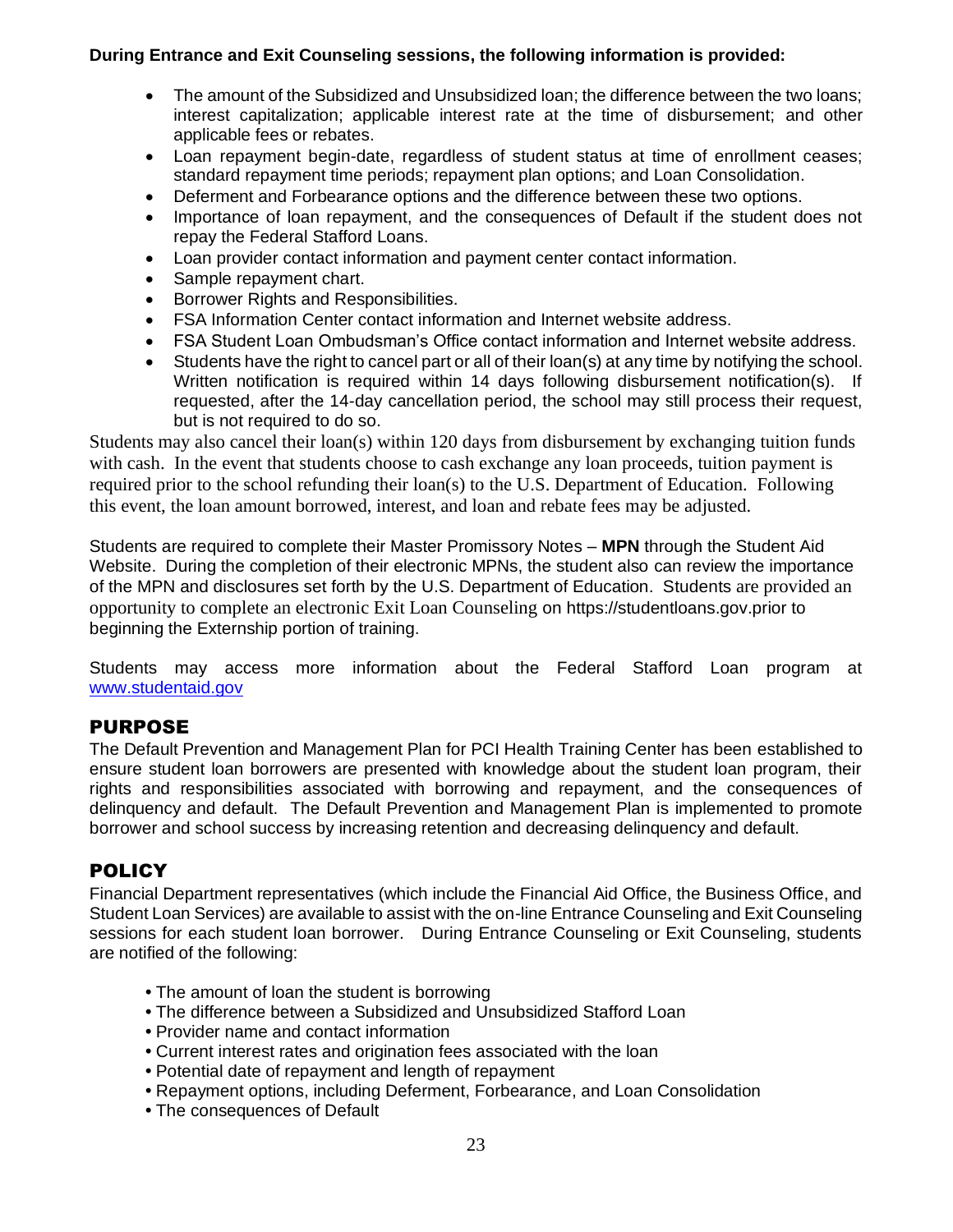Representatives are required to discuss the visual repayment example chart which is intended to inform the student of his or her potential repayment amount, cumulative interest changes, interest capitalization, and the length of repayment period.

#### <span id="page-27-0"></span>**OVERVIEW**

The Federal Stafford Loan program is initially discussed with an admission representative when they are notifying the student of which Federal Student Aid programs are available for those who qualify. Admissions representatives are required to discuss the difference between the Federal Pell Grant and the Federal Stafford Loan programs. *Receipt of Enrollment Policies, TWC PS-005* 

Admissions representatives are prohibited from guaranteeing the amount of FSA a student may qualify for. The Receipt of Enrollment Policies provides the specific program's average yearly-starting salary in which the student enrolls.

The Office of Student Loan Services is available at both PCI campuses to assist students in contacting their lending institutions, guarantor agencies, United States Department of Education – **USDE** servicing agents, or other school-servicing agents regarding their student loan repayment obligations. Student Loan Services is available to provide Deferment and Forbearance forms and to assist students with Loan Consolidation efforts to rehabilitate delinquent or defaulted loans. Student Loan Services has the capability to access student loan borrower histories on NSLDS to properly advise students on their direction to resolve delinquent or defaulted loans, such as Deferment, Forbearance, Loan Consolidation, or making satisfactory repayment arrangements.

Student Loan Services has been established to focus on default prevention and management techniques and activities critical to the school's success, student success, and program integrity.

# <span id="page-27-1"></span>FINANCIAL RESPONSIBILITY and DEVELOPMENT EDUCATION

Enrolled students of PCI Health Training Center have opportunities to learn financial responsibility, beginning in the Financial Aid Department. Additionally, all students are encouraged to create and maintain a Financial Aid folder which contains documents and disclosure statements, payment receipts, and other pertinent financial information.

Additional financial education is provided by instructors in the classroom. Topics include, but are not limited to, budgeting, check writing, how-to tips for covering life-expenses, and creating back-up plans. Other aspects such as debt management strategies and tax benefits are discussed as well.

Further, new students are provided spending plan worksheets during staff-conducted MILESTONES© 1 and 2 workshops for new students. MILESTONES© reinforces the financial education and responsibility process, suggesting students develop savings accounts and emergency fund accounts. MILESTONES© 1 and 2 Student Exercises include thought-provoking ideas on how to save money and manage money by reducing or eliminating unnecessary spending, creative ways to create more money by experimenting with spending habits and introducing real life scenarios as mirrors for students to introduce into their own lifestyles.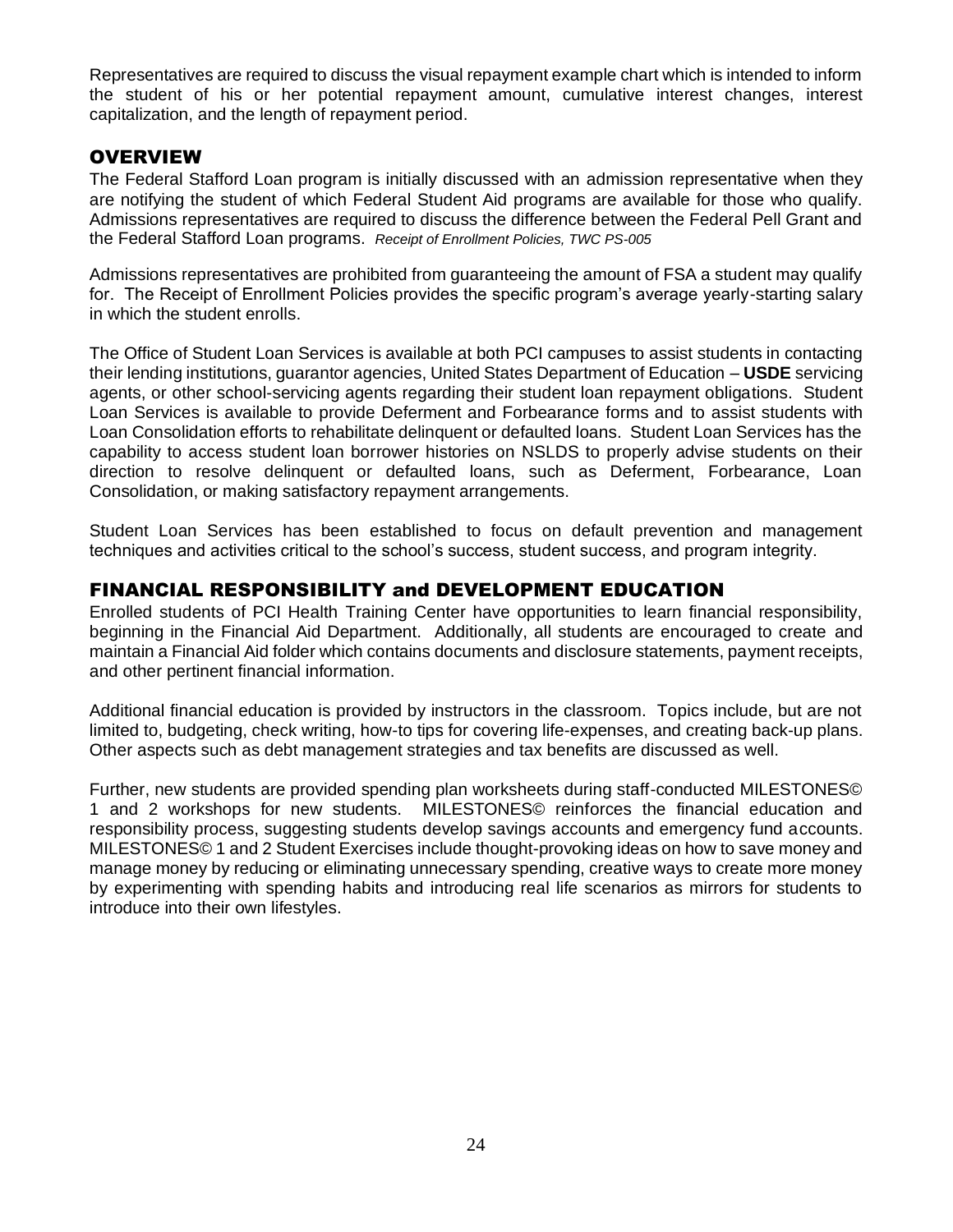# Part 8: Career Services

# <span id="page-28-0"></span>**SUMMARY of COMPLETION and PLACEMENT/EMPLOYMENT**

#### <span id="page-28-1"></span>**PROGRAM COMPLETION RATE | DALLAS CAMPUS**

- CIP Code: 51.0801 | **Medical Assistant: 82.84%** | 169 *Completed* / 204 *Total*
- CIP Code: 51.0710 | **Medical Office Assistant: 88.37%** | 38 *Completed* / 43 *Total*

\*Reporting Period: 2019 – 2020 *Texas Workforce Commission.*

# <span id="page-28-2"></span>**PROGRAM EMPLOYMENT RATE | DALLAS CAMPUS**

- **•** CIP Code: 51.0801 | **Medical Assistant: 79.88%** | 135 *Employed* /169 *Total*
- **•** CIP Code: 51.0710 | **Medical Office Assistant: 81.58%** | 31 *Employed* / 38*Total*

*These rates reflect all graduates who were assisted by the Advisor Team of the PCI Career Services Department, or found placement on their own, related to their training.*  \*Reporting Period: 2019 – 2020 *Texas Workforce Commission.*

# <span id="page-28-3"></span>**PROGRAM PLACEMENT RATE | DALLAS CAMPUS**

- **•** CIP Code: 51.0801 | **Medical Assistant: 79.29%** | 134*Placed* / 169*Total*
- **•** CIP Code: 51.0710 | **Medical Office Assistant: 81.58%** | 31 *Placed* / 38 *Total*

*These rates reflect those graduates who were directly assisted and placed by the Advisor Team of the PCI Career Services Department.* 

\*Reporting Period: 2019 – 2020 *Texas Workforce Commission.* 

# **SUMMARY of COMPLETION and PLACEMENT/EMPLOYMENT**

#### <span id="page-28-4"></span>**PROGRAM COMPLETION RATE | RICHARDSON CAMPUS**

- CIP Code: 51.0801 | **Medical Assistant: 89.93%** | 125*Completed* / 139*Total*
- CIP Code: 51.0710 | **Medical Office Assistant: 85.71%** | 12*Completed* / 14*Total* CIP

Code: 51.0601 I **Dental Assistant: 79.25%** I **42** *completed /* **53** *Total* \*Reporting Period: 2019 – 2020 *Texas Workforce Commission.* 

# <span id="page-28-5"></span>**PROGRAM EMPLOYMENT RATE | RICHARDSON CAMPUS**

- **•** CIP Code: 51.0801 | **Medical Assistant: 90.40%** | 113*Employed* / 125*Total*
- **•** CIP Code: 51.0710 | **Medical Office Assistant: 75.00%** | 09*Employed* / 12*Total* CIP Code: 51.0601 I **Dental Assistant: 78.57% I 33** *Employed /* **42** *Total*

*These rates reflect all graduates who were assisted by the Advisor Team of the PCI Career Services Department, or found placement on their own, related to their training. \*Reporting Period: 2019 – 2020 Texas Workforce Commission.* 

# <span id="page-28-6"></span>**PROGRAM PLACEMENT RATE | RICHARDSON CAMPUS**

*.* 

**•** CIP Code: 51.0801 | **Medical Assistant: 90.40%** | 113*Placed* / 125*Total*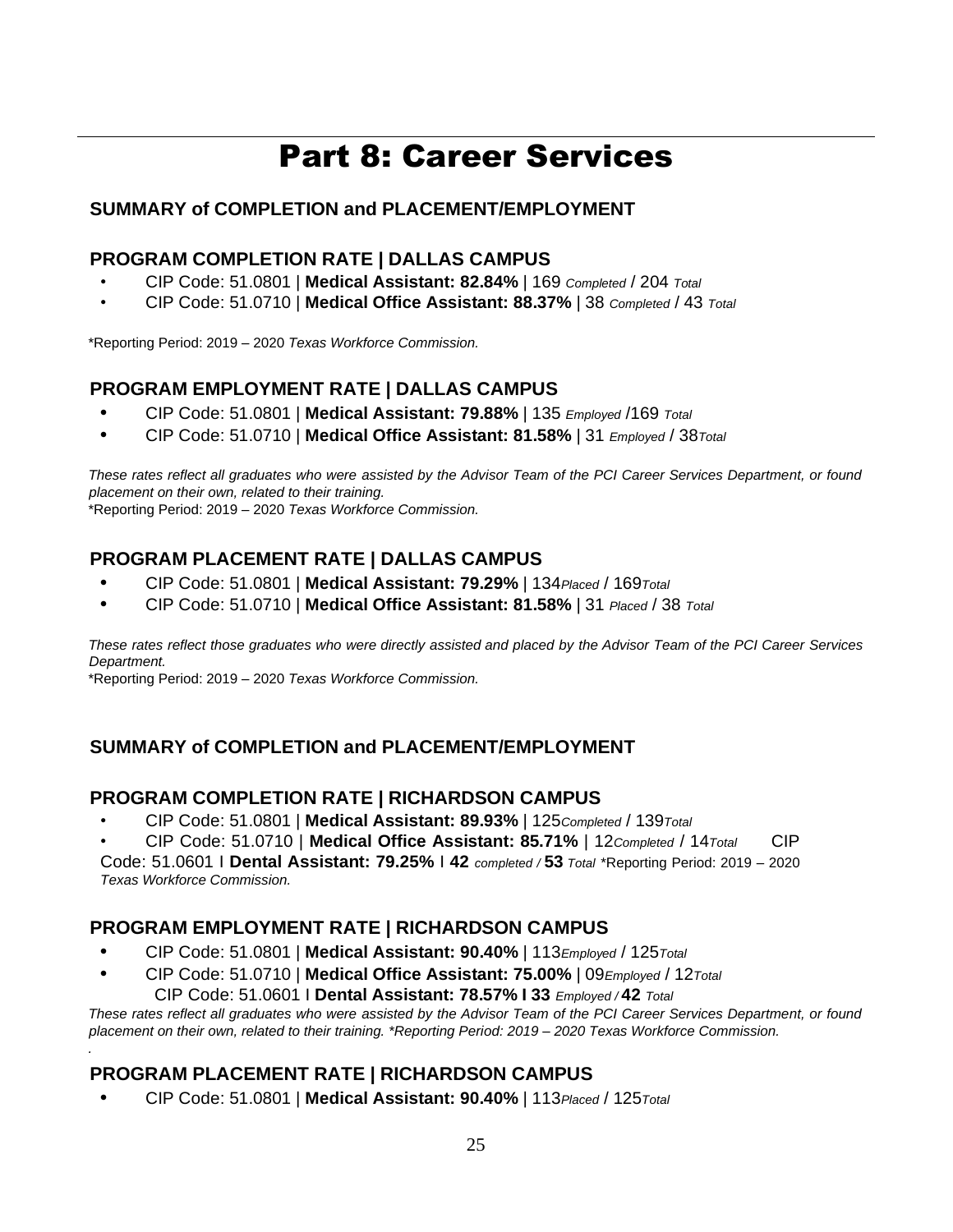**•** CIP Code: 51.0710 | **Medical Office Assistant: 75.00%** | 09*Placed* / 12*Total* CIP Code: 51.0601 I **Dental Assistant: 78.75%** I 33 *placed* /42 *Total* 

*These rates reflect those graduates who were directly assisted and placed by the Advisor Team of the PCI Career Services Department.* 

\*Reporting Period: 2019 – 2020 *Texas Workforce Commission.* 

# <span id="page-29-0"></span>GRADUATE EMPLOYERS

The following compilation is only a *partial* reflection of area employers for PCI graduates: *Dallas Campus*

- Parkland Health and Hospital System
- Dallas Medical
- Epic Pain Management
- Dallas Physicians Group
- Griego Family Clinic
- Women's Specialty Center
- Cardiology Consultants PA
- Ayman Healthcare
- Epiphany Dermatology
- Heal 360
- O'Conner Medical
- Dr. Richard Berlando
- Shashi Dharma MD
- Liver Centers of Texas
- Healthcare Clinics
- Vital Family Practice
- Advantage Healthcare System
- Precision Vascular
- Texas Physicians Primary Care
- 303 Medical
- MD Kids

#### *Richardson Campus*

- Frisco Dermatology
- LoneStar Neurology
- Physicians Partners of America
- Wellhealth
- North Texas Dermatology
- Liver Centers of Texas
- Innovative Dermatology
- **Brident Dental**
- Occumed Plus
- CPR Heartplace
- Lakeview Medical Group
- Frisco Eye Associates
- Women's Specialty
- Injury Rehab
- Doctor's Hospital
- The Heart Place
- Playa Dental
- **Azul Dental**
- Southern Endocrinology
- ENT Center of Texas
- Craniofacial Center
- GI Alliance
- Neighborhood Medical
- Grennan Chiropractic
- Oak Cliff Family Medical
- South Loop 12 Medical
- Alpha Medical
- Academy Foot and Ankle
- Clinica Mi Doctor
- General Internal Medicine
- Texas Pain Relief
- Pediatric Clinic of Mesquite
- Rainbow Children's Clinic
- Seagoville Family Medical
- Medical Clinic of North Texas
- Ameri-Immunization and Wellness
- Dr. Nelofer Azad
- Med-Alert Occupational
- Infinity Foot and Ankle
- **Ellis County Medical Associates**
- Wee Tots Pediatrics
- **Ashton Podiatry**
- Heal 360
- North Texas Family Medicine
- Southwest Pulmonary
- Center for Oncology Research
- Neighborhood Adult Healthcare
- North Dallas Children's Clinic
- North Garland Orthodontics
- Environmental Health
- Maximum Health Care Services
- Parkland Health and Hospital System
- Jefferson Dental Clinic
- Baylor Healthcare System Dallas
- GI Alliance
- Richardson Primary Care Center
- McKinney Internal Medicine
- MD Kids
- Seagoville Family Medical
- Elevate Healthcare
- Texas Medical Home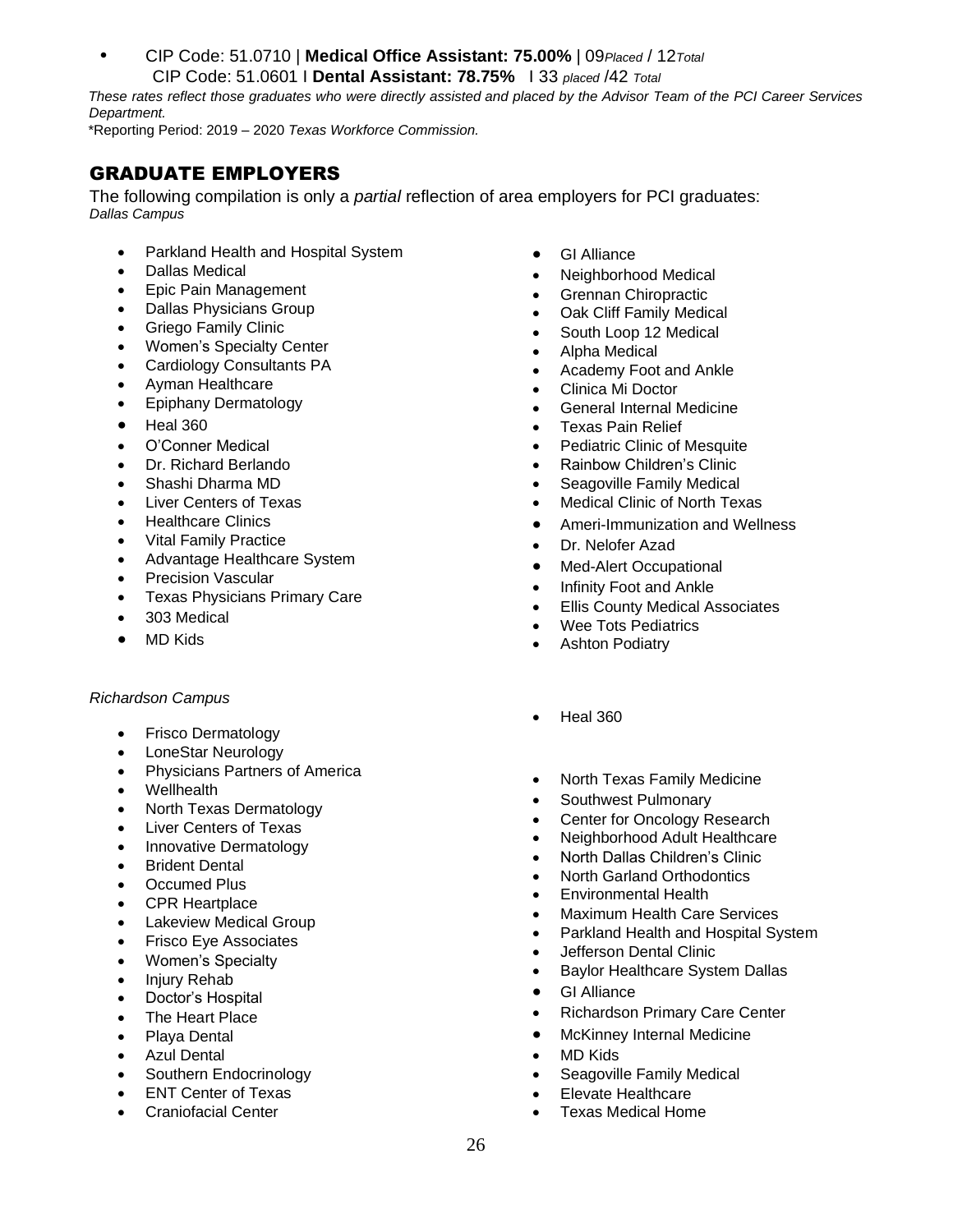- Dallas Medical Center
- Metroplex Foot and Ankle
- Midtown Family Dentistry
- Shiva Medical Center
- Physicians Partners of America

# <span id="page-30-0"></span>TYPES of GRADUATE EMPLOYMENT

Graduates of PCI Health Training Center find themselves employed with the following position titles:

- 
- 
- 
- Medical Research Technician Unit Coordinator
- **•** Registration Coordinator COVID-19 Screener
- 
- 
- Scheduler
- **Phlebotomist Donor Support Tech**
- Dental Assistant *Dental Assistant Optometry Technician*
- Medical Records Clerk Medical Research Clerk
	-
	-
- Medical Receptionist Insurance Verification Specialist
- Office Manager  **<b>•** Medical Assistant

# <span id="page-30-1"></span>PLACEMENT STATEMENT of DISCLOSURE

Employees of PCI Health Training Center are prohibited from any statement, or reference to, the guarantee of any student's placement in the workforce. PCI does not, and cannot, guarantee any student placement in the field for which they received training upon graduation. However, the PCI Career Services Team does provide lifetime placement assistance and continuous professional development to assist graduates in finding secure placement once students have successfully graduated from their program of training. *PCI School Catalog*

# <span id="page-30-2"></span>IPEDS

PCI Health Training Center reports its completion and graduation rates every spring to the U.S. Department of Education through its Integrated Postsecondary Education Data System – **IPEDS** survey. The IPEDS system has been established as a core data collection program for the National Center for Education Statistics – **NCES**. The NCES is a survey program that provides statistical data information to those seeking information about a school's general information, characteristics, student expenses, enrollment and graduation rates, and financial aid. Information about the school's IPEDs survey or for additional information about NCES, please visit [www.nces.ed.gov/IPEDS.](http://www.nces.ed.gov/IPEDS)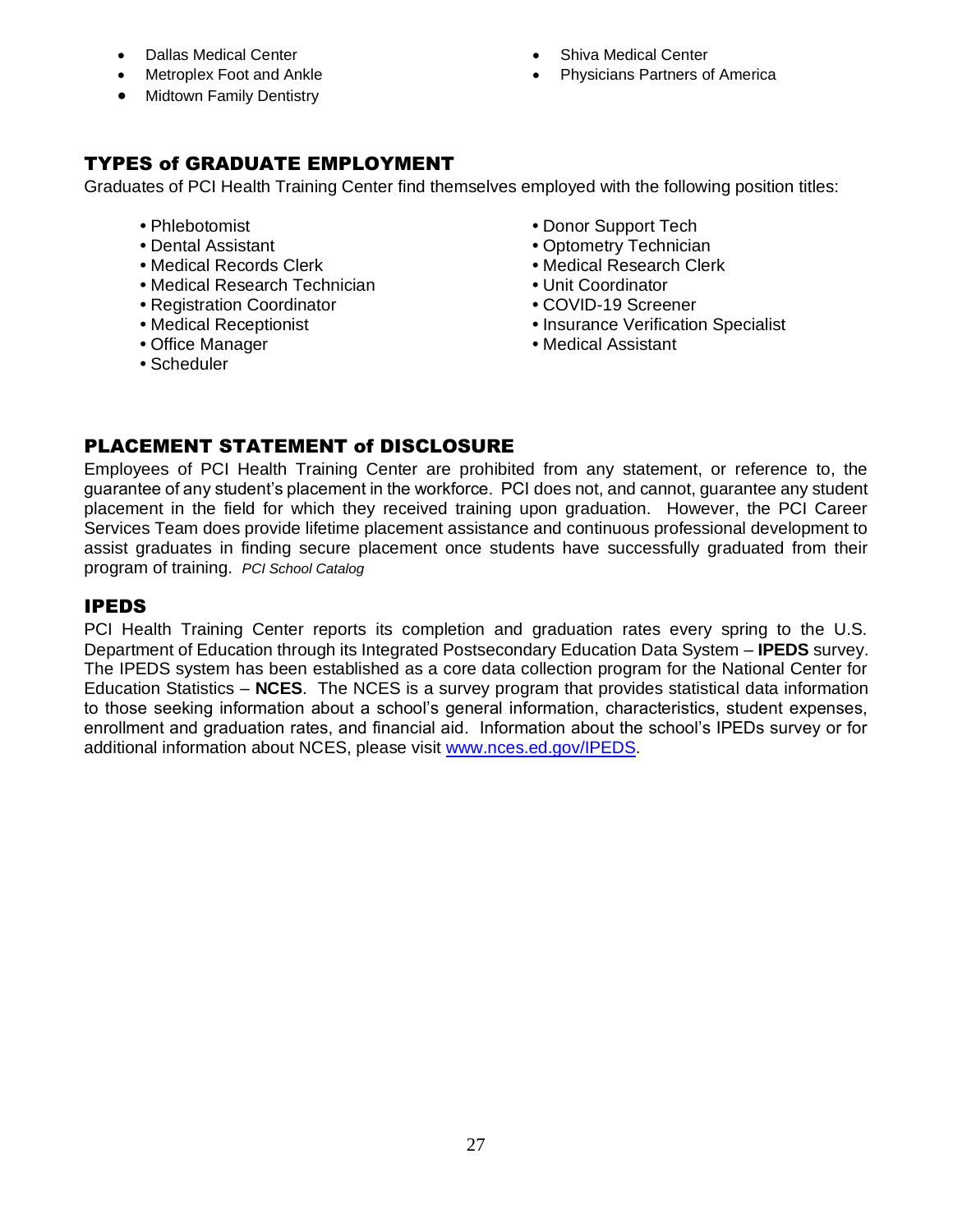# Part 9: Contact Information

# <span id="page-31-1"></span><span id="page-31-0"></span>PCI DALLAS CAMPUS FACULTY ROSTER

#### **Michelle Johnson: Director of Training / Medical Office Assistant Instructor**

Medical Assistant, PCI Health Training Center 1998. Experience in both front office and back-office procedures in various medical settings as a Medical Assistant since 1998. Medical Assistant Instructor / Medical Office Assistant Instructor since 2018. Director of Training since 2022

#### **Joyce Barnett: Medical Assistant Instructor / Medical Office Assistant Instructor**

Masters Business Administration/Health care Management 2008. Experience as an Allied Health Professional in all areas of both front and back-office procedures in various medical settings. Medical Assistant / Medical Office Assistant Instructor since 2019

#### **Keri Branish: Medical Assistant / Medical Office Assistant Instructor**

*Medical Assistant*, Remington College (formerly Education America), 2000 Experience in areas of front office and back office as a Medical Assistant. PCI Instructor since 2011

#### **Ana Hernandez: Medical Assistant Instructor /Medical Office Assistant Instructor**

*Medical Assistant*, PCI Health Training Center, 2001 Experience in front office and back-office procedures in various medical settings as a Medical Assistant since 1999. PCI Instructor since 2010.

#### **Natalia Ramirez: Director of Training / Medical Office Assistant Instructor**

Medical Assistant, Ashworth University, 2002. Experience in all aspects of front and back office since 2002 with a specialty in billing and coding. PCI Instructor since 2012.

#### **Jessica Salamanca: Medical Assistant Instructor / Medical Office Assistant Instructor**

Associates of Applied Science, Business Administration, Remington College 2008. Medical Assistant, Remington College 2002. Experience in all aspects of front and back office. Over 12 years of experience as Medical Assistant Instructor. PCI Instructor at PCI since 2017.

#### **Cheryl Trevino: Medical Assistant Instructor**

*Medical Assistant,* Texas College of Medical and Dental Careers, 1988. Experience in front office and back office since 1996. Medical Assistant Instructor since 2007.

#### **Jessica Routh: Medical Assistant Instructor**

Occupational Associates of Science, Heritage Institute, Jacksonville, FL. Experience in all aspects of front and back office. Experience as both a Medical Assistant and Massage Therapy Instructor. Current NRCMA and LMT, CPR, BLS Instructor. PCI Instructor since 2017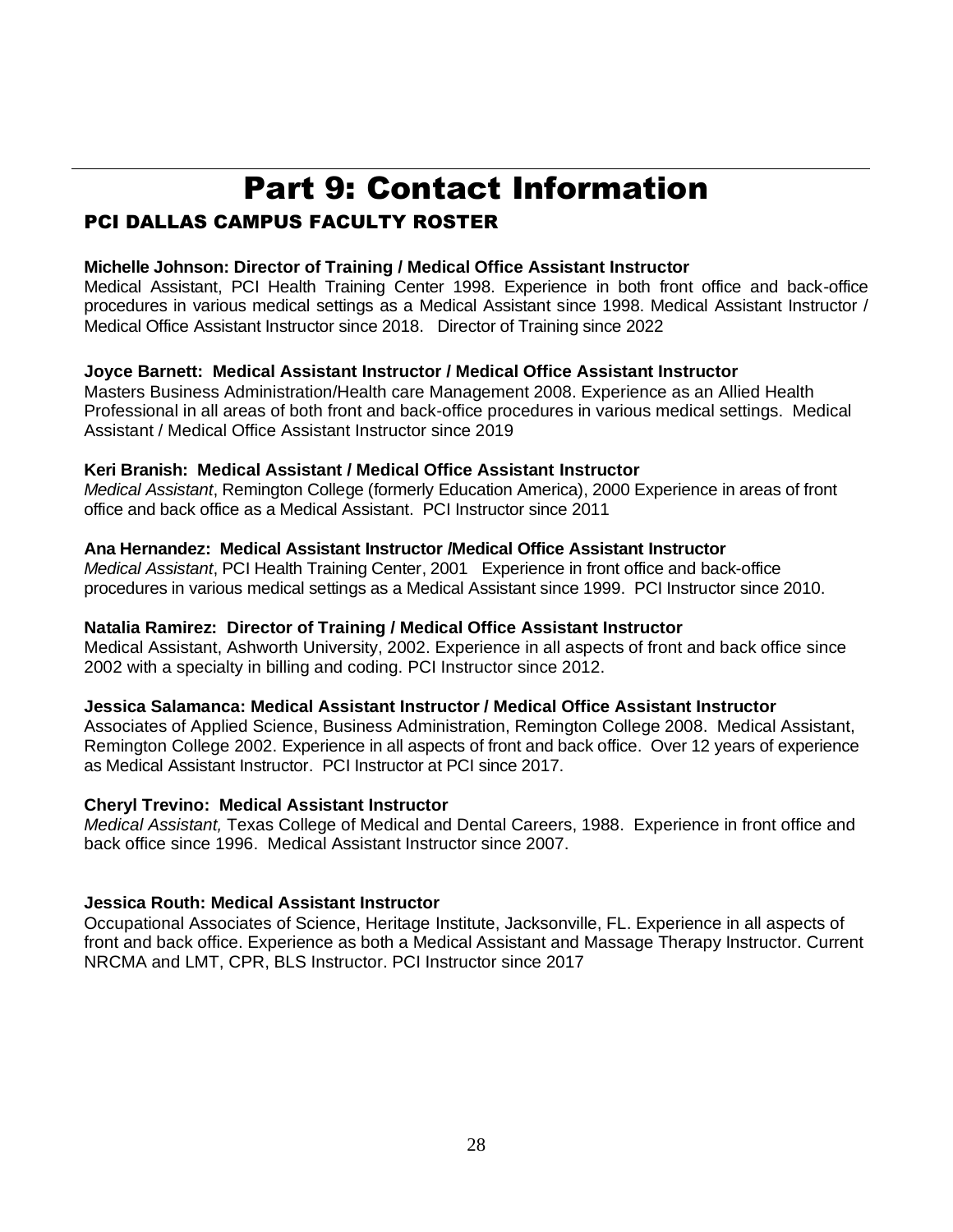# <span id="page-32-0"></span>PCI RICHARDSON CAMPUS FACULTY ROSTER

#### **Natalia Ramirez: Director of Training / Medical Office Assistant Instructor**

Medical Assistant, Ashworth University, 2002. Experience in all aspects of front and back office since 2002 with a specialty in billing and coding. PCI Instructor since 2012.

#### **Trinidad Barreras: Medical Assistant Instructor / Medical Office Assistant Instructor**

Medical Assistant, Remington College, 2001. Experience in all areas of front and back-office procedures in various medical settings. Medical Assistant / Medical Office Assistant Instructor since 2019

#### **Jessica Routh: Medical Assistant Instructor**

Occupational Associates of Science, Heritage Institute, Jacksonville, FL. Experience in all aspects of front and back office. Experience as both a Medical Assistant and Massage Therapy Instructor. Current NRCMA and LMT, CPR, BLS Instructor. PCI Instructor since 2017

#### **Cheryl Trevino: Medical Assistant Instructor**

*Medical Assistant,* Texas College of Medical and Dental Careers, 1988. Experience in front office and back office since 1996. Medical Assistant Instructor since 2007.

#### **Jessica Salamanca: Medical Assistant Instructor / Medical Office Assistant Instructor**

Associates of Applied Science, Business Administration, Remington College 2008. Medical Assistant, Remington College 2002. Experience in all aspects of front and back office. Over 12 years of experience as Medical Assistant Instructor. PCI Instructor at PCI since 2017.

#### **Brittani Stevens**: **Medical Assistant Instructor / Medical Office Assistant Instructor**

Medical Assistant, Everest College, 2011. Experience in all aspects of front office and back office since 2011 with a specialty in medical administrative management. Instructor at PCI since 2022

#### **Shouka Zandevakili: Dental Assistant Instructor**

D.D.S. degree from Dental Faculty of Kerman University, 2010 Registered Dental Assistant Texas Board of Examiners, experienced in office management, front office, and chairside assisting. PCI Instructor since 2019

#### **Irma Samuel: Dental Assistant Instructor**

D.D.S. Degree from Universidad Nacional Autonoma de Mexico, 1985. Registered Dental Assistant, Texas State Board of Dental Examiners. Experience in various aspects of dentistry both as a practicing Dentist and as a Registered Dental Assistant. PCI Instructor since 2016.

#### **Manfred Powell BS, CDA, MA: Dental Assistant Instructor,**

Bachelor of Science in Environmental and Occupational Health Science- California State University Northridge, Northridge, NJ 1993. Master of Art in Health Education- Montclair State University, Montclair, NJ 2002. Certified Dental Assistant through the Dental Assisting National Board. PCI Instructor since July 2021